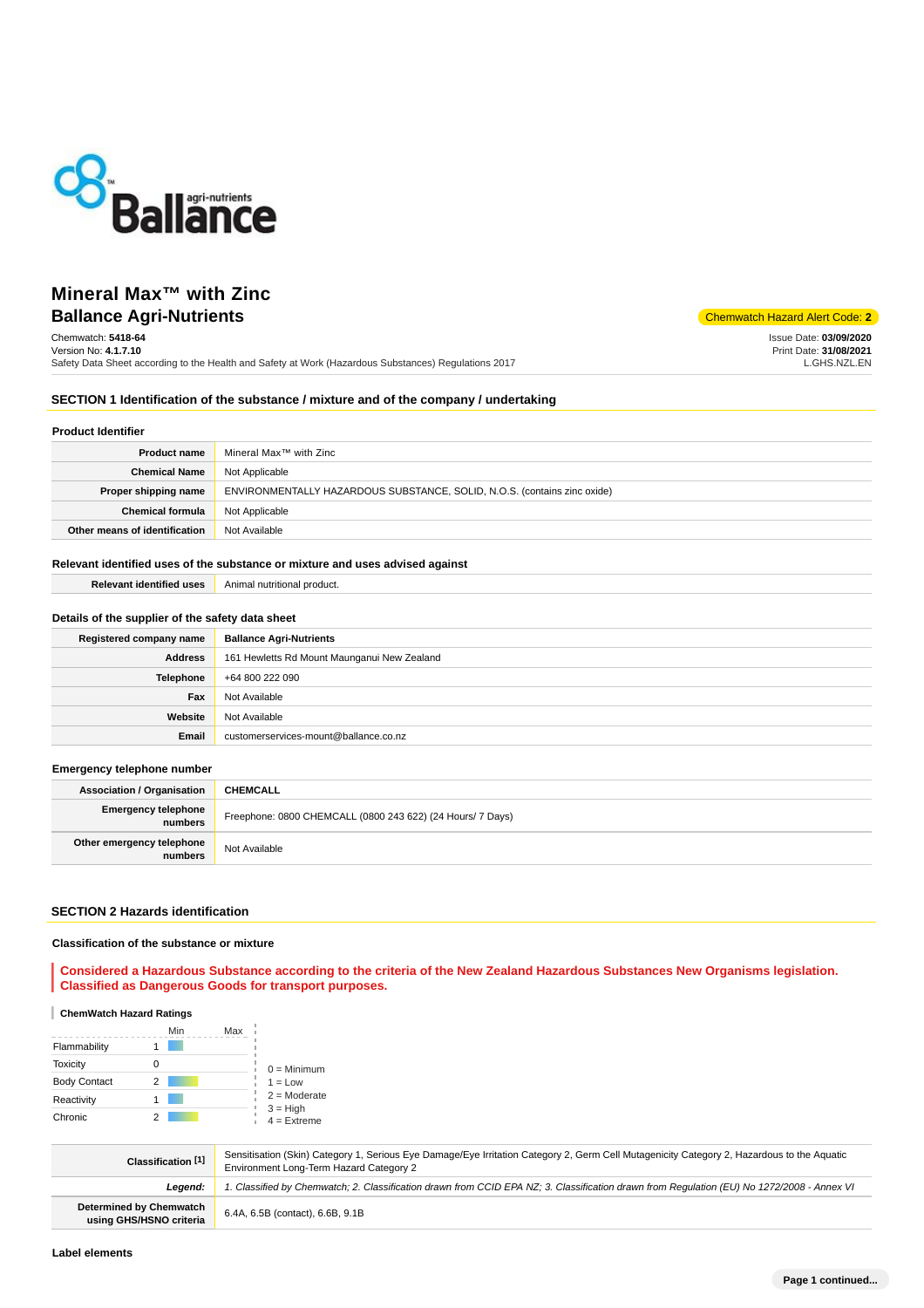| Hazard pictogram(s) |  |  |  |
|---------------------|--|--|--|
|---------------------|--|--|--|

**Signal word Warning**

### **Hazard statement(s)**

| H317 | May cause an allergic skin reaction.             |
|------|--------------------------------------------------|
| H319 | Causes serious eye irritation.                   |
| H341 | Suspected of causing genetic defects.            |
| H411 | Toxic to aquatic life with long lasting effects. |

### **Precautionary statement(s) Prevention**

| P <sub>201</sub> | Obtain special instructions before use.                                          |
|------------------|----------------------------------------------------------------------------------|
| P280             | Wear protective gloves, protective clothing, eye protection and face protection. |
| P <sub>261</sub> | Avoid breathing dust/fumes.                                                      |
| P273             | Avoid release to the environment.                                                |
| P264             | Wash all exposed external body areas thoroughly after handling.                  |
| P272             | Contaminated work clothing should not be allowed out of the workplace.           |

### **Precautionary statement(s) Response**

| IF exposed or concerned: Get medical advice/attention.                                                                           |
|----------------------------------------------------------------------------------------------------------------------------------|
| IF ON SKIN: Wash with plenty of water.                                                                                           |
| IF IN EYES: Rinse cautiously with water for several minutes. Remove contact lenses, if present and easy to do. Continue rinsing. |
| If skin irritation or rash occurs: Get medical advice/attention.                                                                 |
| If eye irritation persists: Get medical advice/attention.                                                                        |
| Take off contaminated clothing and wash it before reuse.                                                                         |
| Collect spillage.                                                                                                                |
|                                                                                                                                  |

## **Precautionary statement(s) Storage**

**P405** Store locked up.

### **Precautionary statement(s) Disposal**

**P501** Dispose of contents/container to authorised hazardous or special waste collection point in accordance with any local regulation.

# **SECTION 3 Composition / information on ingredients**

# **Substances**

See section below for composition of Mixtures

### **Mixtures**

| <b>CAS No</b> | %[weight]                                                                                                                                                                                             | Name                                       |
|---------------|-------------------------------------------------------------------------------------------------------------------------------------------------------------------------------------------------------|--------------------------------------------|
| 1317-65-3     | $30 - 60$                                                                                                                                                                                             | calcium carbonate                          |
| 7647-14-5     | 10-30                                                                                                                                                                                                 | sodium chloride                            |
| 7757-93-9     | 10-30                                                                                                                                                                                                 | calcium phosphate, dibasic                 |
| 1309-48-4.    | $1 - 10$                                                                                                                                                                                              | magnesium oxide                            |
| 16389-88-1    | $1 - 10$                                                                                                                                                                                              | dolomite                                   |
| 1314-13-2     | $1 - 10$                                                                                                                                                                                              | zinc oxide                                 |
| Not Available | balance                                                                                                                                                                                               | Ingredients determined not to be hazardous |
| Legend:       | 1. Classified by Chemwatch; 2. Classification drawn from CCID EPA NZ; 3. Classification drawn from Requlation (EU) No 1272/2008 - Annex VI;<br>4. Classification drawn from C&L * EU IOELVs available |                                            |

# **SECTION 4 First aid measures**

## **Description of first aid measures**

| <b>Eye Contact</b>  | If this product comes in contact with eyes:<br>Wash out immediately with water.<br>If irritation continues, seek medical attention.<br>Removal of contact lenses after an eye injury should only be undertaken by skilled personnel. |
|---------------------|--------------------------------------------------------------------------------------------------------------------------------------------------------------------------------------------------------------------------------------|
| <b>Skin Contact</b> | If skin contact occurs:<br>Immediately remove all contaminated clothing, including footwear.<br>Flush skin and hair with running water (and soap if available).<br>Seek medical attention in event of irritation.                    |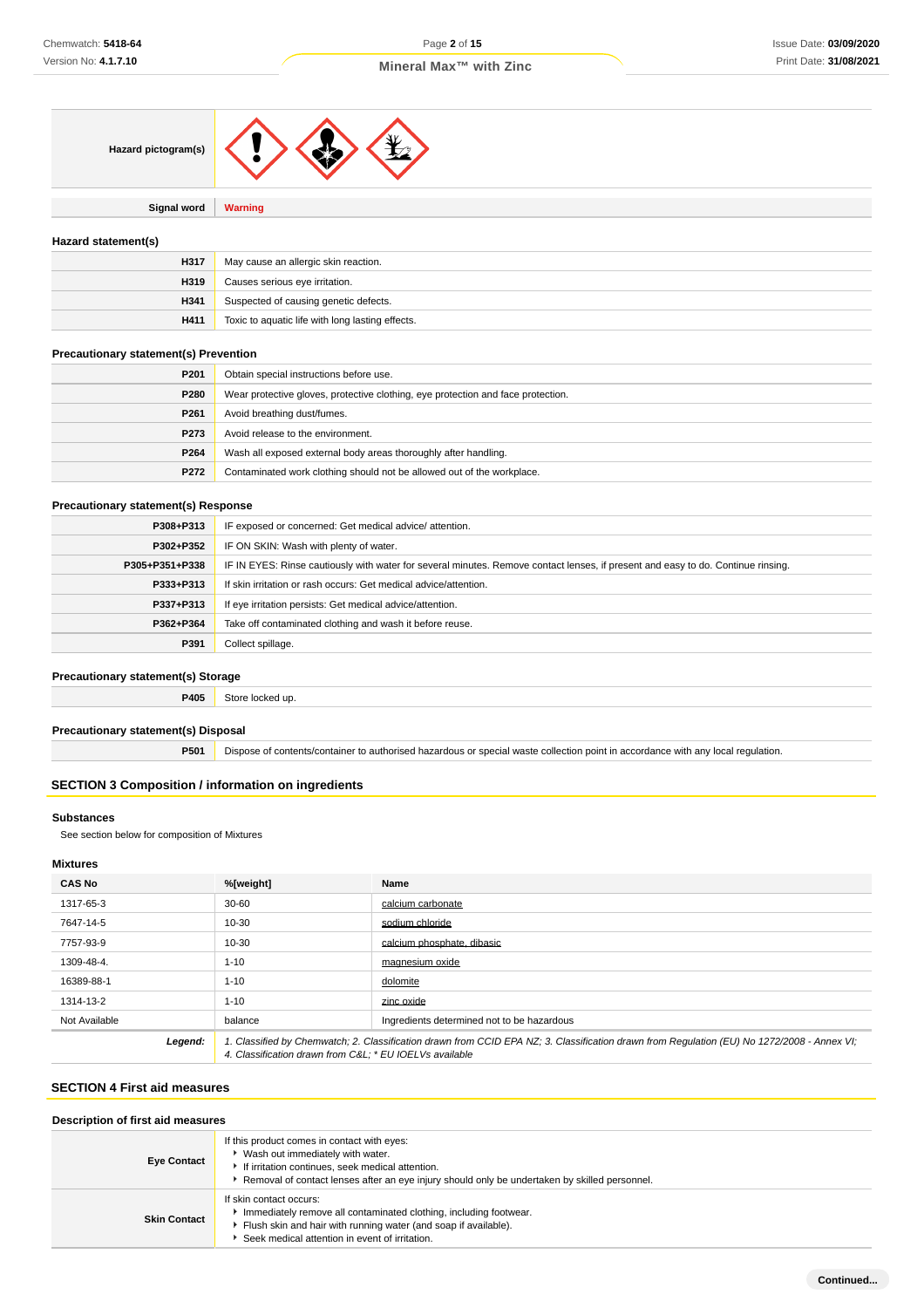| <b>Inhalation</b> | If fumes, aerosols or combustion products are inhaled remove from contaminated area.<br>Other measures are usually unnecessary.           |
|-------------------|-------------------------------------------------------------------------------------------------------------------------------------------|
| Ingestion         | Immediately give a glass of water.<br>First aid is not generally required. If in doubt, contact a Poisons Information Centre or a doctor. |

#### **Indication of any immediate medical attention and special treatment needed**

Treat symptomatically.

### **SECTION 5 Firefighting measures**

#### **Extinguishing media**

- Water spray or fog.
- Foam.
- Dry chemical powder.
- BCF (where regulations permit).
- Carbon dioxide.

### **Special hazards arising from the substrate or mixture**

Fire Incompatibility **A** Avoid contamination with oxidising agents i.e. nitrates, oxidising acids, chlorine bleaches, pool chlorine etc. as ignition may result **Advice for firefighters Fire Fighting** Alert Fire Brigade and tell them location and nature of hazard. Wear breathing apparatus plus protective gloves in the event of a fire. Prevent, by any means available, spillage from entering drains or water courses. Use fire fighting procedures suitable for surrounding area. **DO NOT** approach containers suspected to be hot. ▶ Cool fire exposed containers with water spray from a protected location. If safe to do so, remove containers from path of fire. Equipment should be thoroughly decontaminated after use. **Fire/Explosion Hazard** Combustible solid which burns but propagates flame with difficulty; it is estimated that most organic dusts are combustible (circa 70%) according to the circumstances under which the combustion process occurs, such materials may cause fires and / or dust explosions. Organic powders when finely divided over a range of concentrations regardless of particulate size or shape and suspended in air or some other oxidizing medium may form explosive dust-air mixtures and result in a fire or dust explosion (including secondary explosions). Avoid generating dust, particularly clouds of dust in a confined or unventilated space as dusts may form an explosive mixture with air, and any source of ignition, i.e. flame or spark, will cause fire or explosion. Dust clouds generated by the fine grinding of the solid are a particular hazard; accumulations of fine dust (420 micron or less) may burn rapidly and fiercely if ignited - particles exceeding this limit will generally not form flammable dust clouds; once initiated, however, larger particles up to 1400 microns diameter will contribute to the propagation of an explosion. In the same way as gases and vapours, dusts in the form of a cloud are only ignitable over a range of concentrations; in principle, the concepts of lower explosive limit (LEL) and upper explosive limit (UEL) are applicable to dust clouds but only the LEL is of practical use; - this is because of the inherent difficulty of achieving homogeneous dust clouds at high temperatures (for dusts the LEL is often called the "Minimum Explosible Concentration", MEC). When processed with flammable liquids/vapors/mists,ignitable (hybrid) mixtures may be formed with combustible dusts. Ignitable mixtures will increase the rate of explosion pressure rise and the Minimum Ignition Energy (the minimum amount of energy required to ignite dust clouds - MIE) will be lower than the pure dust in air mixture. The Lower Explosive Limit (LEL) of the vapour/dust mixture will be lower than the individual LELs for the vapors/mists or dusts. A dust explosion may release of large quantities of gaseous products; this in turn creates a subsequent pressure rise of explosive force capable of damaging plant and buildings and injuring people. Usually the initial or primary explosion takes place in a confined space such as plant or machinery, and can be of sufficient force to damage or rupture the plant. If the shock wave from the primary explosion enters the surrounding area, it will disturb any settled dust layers, forming a second dust cloud, and often initiate a much larger secondary explosion. All large scale explosions have resulted from chain reactions of this type. Dry dust can be charged electrostatically by turbulence, pneumatic transport, pouring, in exhaust ducts and during transport. Build-up of electrostatic charge may be prevented by bonding and grounding. Powder handling equipment such as dust collectors, dryers and mills may require additional protection measures such as explosion venting. All movable parts coming in contact with this material should have a speed of less than 1-meter/sec. A sudden release of statically charged materials from storage or process equipment, particularly at elevated temperatures and/ or pressure, may result in ignition especially in the absence of an apparent ignition source. One important effect of the particulate nature of powders is that the surface area and surface structure (and often moisture content) can vary widely from sample to sample, depending of how the powder was manufactured and handled; this means that it is virtually impossible to use flammability data published in the literature for dusts (in contrast to that published for gases and vapours). Autoignition temperatures are often quoted for dust clouds (minimum ignition temperature (MIT)) and dust layers (layer ignition temperature (LIT)); LIT generally falls as the thickness of the layer increases. Combustion products include: carbon monoxide (CO) carbon dioxide (CO2) hydrogen chloride phosgene nitrogen oxides (NOx) phosphorus oxides (POx) sulfur oxides (SOx) silicon dioxide (SiO2) metal oxides other pyrolysis products typical of burning organic material.

#### **SECTION 6 Accidental release measures**

**Personal precautions, protective equipment and emergency procedures** See section 8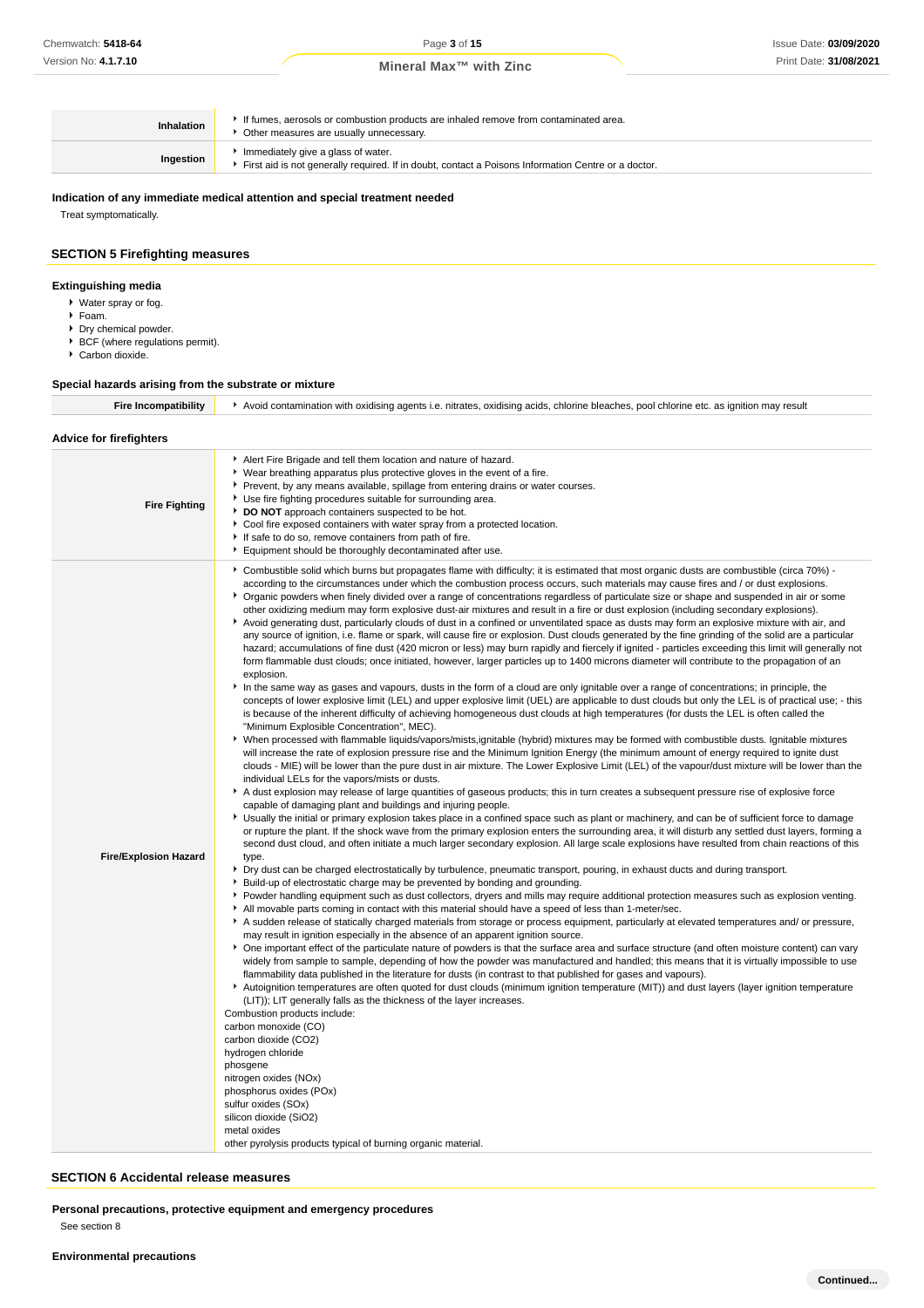### See section 12

# **Methods and material for containment and cleaning up**

| <b>Minor Spills</b> | Environmental hazard - contain spillage.<br>Clean up all spills immediately.<br>Avoid contact with skin and eyes.<br>▶ Wear impervious gloves and safety glasses.<br>Use dry clean up procedures and avoid generating dust.<br>▶ Vacuum up (consider explosion-proof machines designed to be grounded during storage and use).<br>Do NOT use air hoses for cleaning<br>Place spilled material in clean, dry, sealable, labelled container.                                                                                                                                                                                                                                                                                                                                          |
|---------------------|-------------------------------------------------------------------------------------------------------------------------------------------------------------------------------------------------------------------------------------------------------------------------------------------------------------------------------------------------------------------------------------------------------------------------------------------------------------------------------------------------------------------------------------------------------------------------------------------------------------------------------------------------------------------------------------------------------------------------------------------------------------------------------------|
| <b>Major Spills</b> | Environmental hazard - contain spillage.<br>Moderate hazard.<br>CAUTION: Advise personnel in area.<br>Alert Emergency Services and tell them location and nature of hazard.<br>• Control personal contact by wearing protective clothing.<br>▶ Prevent, by any means available, spillage from entering drains or water courses.<br>Recover product wherever possible.<br>F IF DRY: Use dry clean up procedures and avoid generating dust. Collect residues and place in sealed plastic bags or other containers for<br>disposal. <b>IF WET:</b> Vacuum/shovel up and place in labelled containers for disposal.<br>ALWAYS: Wash area down with large amounts of water and prevent runoff into drains.<br>If contamination of drains or waterways occurs, advise Emergency Services. |

Personal Protective Equipment advice is contained in Section 8 of the SDS.

# **SECTION 7 Handling and storage**

| <b>Precautions for safe handling</b> |                                                                                                                                                                                                                                                                                                                                                                                                                                                                                                                                                                                                                                                                                                                                                                                                                                                                                                                                                                                                                                                                                                                                                                                                                                                                                                                                                                                                                                                                                                                                                                                                                                                                                                                                                                                                                                                                                                                                                                                                                                                                                                                                                                                                                                                                                                                                                                                                                                                                                                                                                                                                                                                                                                                                                                                                                                                                                                                                                                                                                                                                                                                                                                                                                                                                   |
|--------------------------------------|-------------------------------------------------------------------------------------------------------------------------------------------------------------------------------------------------------------------------------------------------------------------------------------------------------------------------------------------------------------------------------------------------------------------------------------------------------------------------------------------------------------------------------------------------------------------------------------------------------------------------------------------------------------------------------------------------------------------------------------------------------------------------------------------------------------------------------------------------------------------------------------------------------------------------------------------------------------------------------------------------------------------------------------------------------------------------------------------------------------------------------------------------------------------------------------------------------------------------------------------------------------------------------------------------------------------------------------------------------------------------------------------------------------------------------------------------------------------------------------------------------------------------------------------------------------------------------------------------------------------------------------------------------------------------------------------------------------------------------------------------------------------------------------------------------------------------------------------------------------------------------------------------------------------------------------------------------------------------------------------------------------------------------------------------------------------------------------------------------------------------------------------------------------------------------------------------------------------------------------------------------------------------------------------------------------------------------------------------------------------------------------------------------------------------------------------------------------------------------------------------------------------------------------------------------------------------------------------------------------------------------------------------------------------------------------------------------------------------------------------------------------------------------------------------------------------------------------------------------------------------------------------------------------------------------------------------------------------------------------------------------------------------------------------------------------------------------------------------------------------------------------------------------------------------------------------------------------------------------------------------------------------|
| Safe handling                        | Avoid all personal contact, including inhalation.<br>▶ Wear protective clothing when risk of exposure occurs.<br>Use in a well-ventilated area.<br>Prevent concentration in hollows and sumps.<br>DO NOT enter confined spaces until atmosphere has been checked.<br>DO NOT allow material to contact humans, exposed food or food utensils.<br>Avoid contact with incompatible materials.<br>V When handling, DO NOT eat, drink or smoke.<br>Keep containers securely sealed when not in use.<br>Avoid physical damage to containers.<br>Always wash hands with soap and water after handling.<br>▶ Work clothes should be laundered separately. Launder contaminated clothing before re-use.<br>Use good occupational work practice.<br>• Observe manufacturer's storage and handling recommendations contained within this SDS.<br>Atmosphere should be regularly checked against established exposure standards to ensure safe working conditions are maintained.<br>▶ Organic powders when finely divided over a range of concentrations regardless of particulate size or shape and suspended in air or some<br>other oxidizing medium may form explosive dust-air mixtures and result in a fire or dust explosion (including secondary explosions)<br>Minimise airborne dust and eliminate all ignition sources. Keep away from heat, hot surfaces, sparks, and flame.<br>Establish good housekeeping practices.<br>▶ Remove dust accumulations on a regular basis by vacuuming or gentle sweeping to avoid creating dust clouds.<br>▶ Use continuous suction at points of dust generation to capture and minimise the accumulation of dusts. Particular attention should be given<br>to overhead and hidden horizontal surfaces to minimise the probability of a "secondary" explosion. According to NFPA Standard 654, dust<br>layers 1/32 in. (0.8 mm) thick can be sufficient to warrant immediate cleaning of the area.<br>Do not use air hoses for cleaning.<br>• Minimise dry sweeping to avoid generation of dust clouds. Vacuum dust-accumulating surfaces and remove to a chemical disposal area.<br>Vacuums with explosion-proof motors should be used.<br>▶ Control sources of static electricity. Dusts or their packages may accumulate static charges, and static discharge can be a source of<br>ignition.<br>Solids handling systems must be designed in accordance with applicable standards (e.g. NFPA including 654 and 77) and other national<br>quidance.<br>▶ Do not empty directly into flammable solvents or in the presence of flammable vapors.<br>The operator, the packaging container and all equipment must be grounded with electrical bonding and grounding systems. Plastic bags and<br>plastics cannot be grounded, and antistatic bags do not completely protect against development of static charges.<br>Empty containers may contain residual dust which has the potential to accumulate following settling. Such dusts may explode in the presence of<br>an appropriate ignition source.<br>Do NOT cut, drill, grind or weld such containers.<br>In addition ensure such activity is not performed near full, partially empty or empty containers without appropriate workplace safety<br>authorisation or permit. |
| Other information                    | Store in original containers.<br>Keep containers securely sealed.<br>Store in a cool, dry area protected from environmental extremes.<br>Store away from incompatible materials and foodstuff containers.<br>Protect containers against physical damage and check regularly for leaks.<br>▶ Observe manufacturer's storage and handling recommendations contained within this SDS.<br>For major quantities:<br>Consider storage in bunded areas - ensure storage areas are isolated from sources of community water (including stormwater, ground<br>water, lakes and streams}.<br>Ensure that accidental discharge to air or water is the subject of a contingency disaster management plan; this may require consultation with<br>local authorities.                                                                                                                                                                                                                                                                                                                                                                                                                                                                                                                                                                                                                                                                                                                                                                                                                                                                                                                                                                                                                                                                                                                                                                                                                                                                                                                                                                                                                                                                                                                                                                                                                                                                                                                                                                                                                                                                                                                                                                                                                                                                                                                                                                                                                                                                                                                                                                                                                                                                                                            |

### **Conditions for safe storage, including any incompatibilities**

| Suitable containe |  |
|-------------------|--|
|                   |  |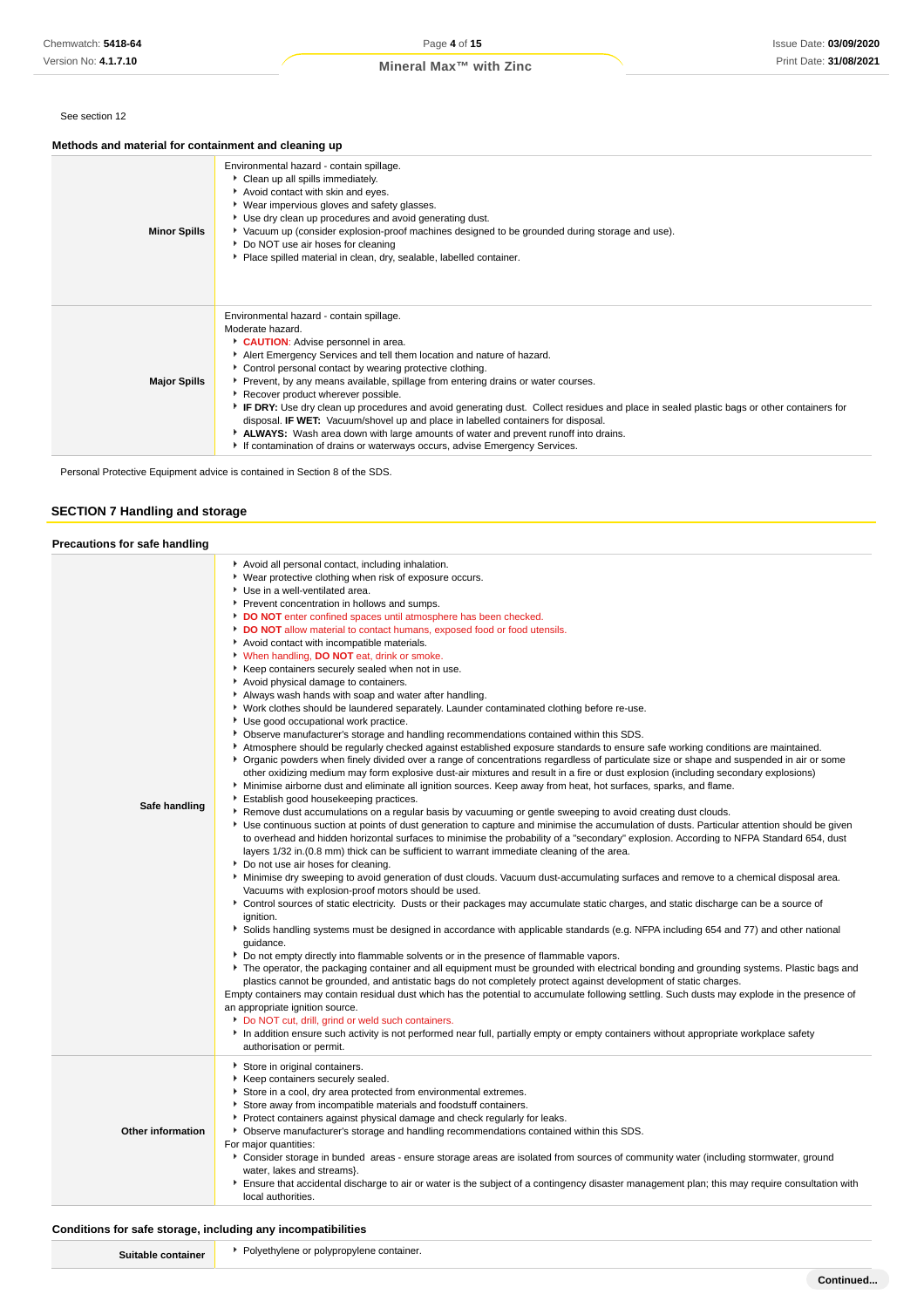





**X** — Must not be stored together

**0** — May be stored together with specific preventions

**+** — May be stored together

Note: Depending on other risk factors, compatibility assessment based on the table above may not be relevant to storage situations, particularly where large volumes of dangerous goods are stored and handled. Reference should be made to the Safety Data Sheets for each substance or article and risks assessed accordingly.

# **SECTION 8 Exposure controls / personal protection**

#### **Control parameters**

# **Occupational Exposure Limits (OEL)**

### **INGREDIENT DATA**

| Source                                            | Ingredient        | <b>Material name</b>            | <b>TWA</b>        | <b>STEL</b>       | Peak          | <b>Notes</b>  |
|---------------------------------------------------|-------------------|---------------------------------|-------------------|-------------------|---------------|---------------|
| New Zealand Workplace<br>Exposure Standards (WES) | calcium carbonate | Marble (Calcium carbonate)      | $10 \text{ mg/m}$ | Not Available     | Not Available | Not Available |
| New Zealand Workplace<br>Exposure Standards (WES) | calcium carbonate | Limestone (Calcium carbonate)   | $10 \text{ mg/m}$ | Not Available     | Not Available | Not Available |
| New Zealand Workplace<br>Exposure Standards (WES) | calcium carbonate | Calcium carbonate               | $10 \text{ mg/m}$ | Not Available     | Not Available | Not Available |
| New Zealand Workplace<br>Exposure Standards (WES) | magnesium oxide   | Magnesium oxide fume            | $10 \text{ mg/m}$ | Not Available     | Not Available | Not Available |
| New Zealand Workplace<br>Exposure Standards (WES) | zinc oxide        | Zinc oxide fume respirable dust | $3 \text{ mg/m}$  | $10 \text{ mg/m}$ | Not Available | Not Available |
| New Zealand Workplace<br>Exposure Standards (WES) | zinc oxide        | Zinc oxide Dust respirable dust | $10 \text{ mg/m}$ | Not Available     | Not Available | Not Available |

#### **Emergency Limits**

| Ingredient                 | TEEL-1               | TEEL-2            |                     | TEEL-3      |
|----------------------------|----------------------|-------------------|---------------------|-------------|
| calcium carbonate          | 45 mg/m3             | 210 mg/m3         |                     | 1,300 mg/m3 |
| sodium chloride            | $0.5$ ppm            | 2 ppm             |                     | 20 ppm      |
| magnesium oxide            | 30 mg/m3             | 120 mg/m3         |                     | 730 mg/m3   |
| zinc oxide                 | $10 \text{ mg/m}$ 3  | $15 \text{ mg/m}$ |                     | 2,500 mg/m3 |
|                            |                      |                   |                     |             |
| Ingredient                 | <b>Original IDLH</b> |                   | <b>Revised IDLH</b> |             |
| calcium carbonate          | Not Available        |                   | Not Available       |             |
| sodium chloride            | Not Available        |                   | Not Available       |             |
| calcium phosphate, dibasic | Not Available        |                   | Not Available       |             |
| magnesium oxide            | 750 mg/m3            |                   | Not Available       |             |
| dolomite                   | Not Available        |                   | Not Available       |             |
| zinc oxide                 | 500 mg/m3            |                   | Not Available       |             |

#### **Occupational Exposure Banding**

| Ingredient                 | <b>Occupational Exposure Band Rating</b>                                                                                                                                                                                                                                                 | <b>Occupational Exposure Band Limit</b> |  |
|----------------------------|------------------------------------------------------------------------------------------------------------------------------------------------------------------------------------------------------------------------------------------------------------------------------------------|-----------------------------------------|--|
| sodium chloride            |                                                                                                                                                                                                                                                                                          | ≤ 0.01 mg/m <sup>3</sup>                |  |
| calcium phosphate, dibasic |                                                                                                                                                                                                                                                                                          | ≤ 0.01 ma/m <sup>3</sup>                |  |
| Notes:                     | Occupational exposure banding is a process of assigning chemicals into specific categories or bands based on a chemical's potency and the<br>adverse health outcomes associated with exposure. The output of this process is an occupational exposure band (OEB), which corresponds to a |                                         |  |

range of exposure concentrations that are expected to protect worker health.

**MATERIAL DATA**

#### **Exposure controls**

| Appropriate engineering<br>controls | Engineering controls are used to remove a hazard or place a barrier between the worker and the hazard. Well-designed engineering controls can<br>be highly effective in protecting workers and will typically be independent of worker interactions to provide this high level of protection.<br>The basic types of engineering controls are:<br>Process controls which involve changing the way a job activity or process is done to reduce the risk.<br>Enclosure and/or isolation of emission source which keeps a selected hazard "physically" away from the worker and ventilation that strategically<br>"adds" and "removes" air in the work environment. Ventilation can remove or dilute an air contaminant if designed properly. The design of a<br>ventilation system must match the particular process and chemical or contaminant in use.<br>Employers may need to use multiple types of controls to prevent employee overexposure.<br>► Local exhaust ventilation is required where solids are handled as powders or crystals; even when particulates are relatively large, a certain<br>proportion will be powdered by mutual friction.<br>If in spite of local exhaust an adverse concentration of the substance in air could occur, respiratory protection should be considered. |
|-------------------------------------|--------------------------------------------------------------------------------------------------------------------------------------------------------------------------------------------------------------------------------------------------------------------------------------------------------------------------------------------------------------------------------------------------------------------------------------------------------------------------------------------------------------------------------------------------------------------------------------------------------------------------------------------------------------------------------------------------------------------------------------------------------------------------------------------------------------------------------------------------------------------------------------------------------------------------------------------------------------------------------------------------------------------------------------------------------------------------------------------------------------------------------------------------------------------------------------------------------------------------------------------------------------------------------------------------|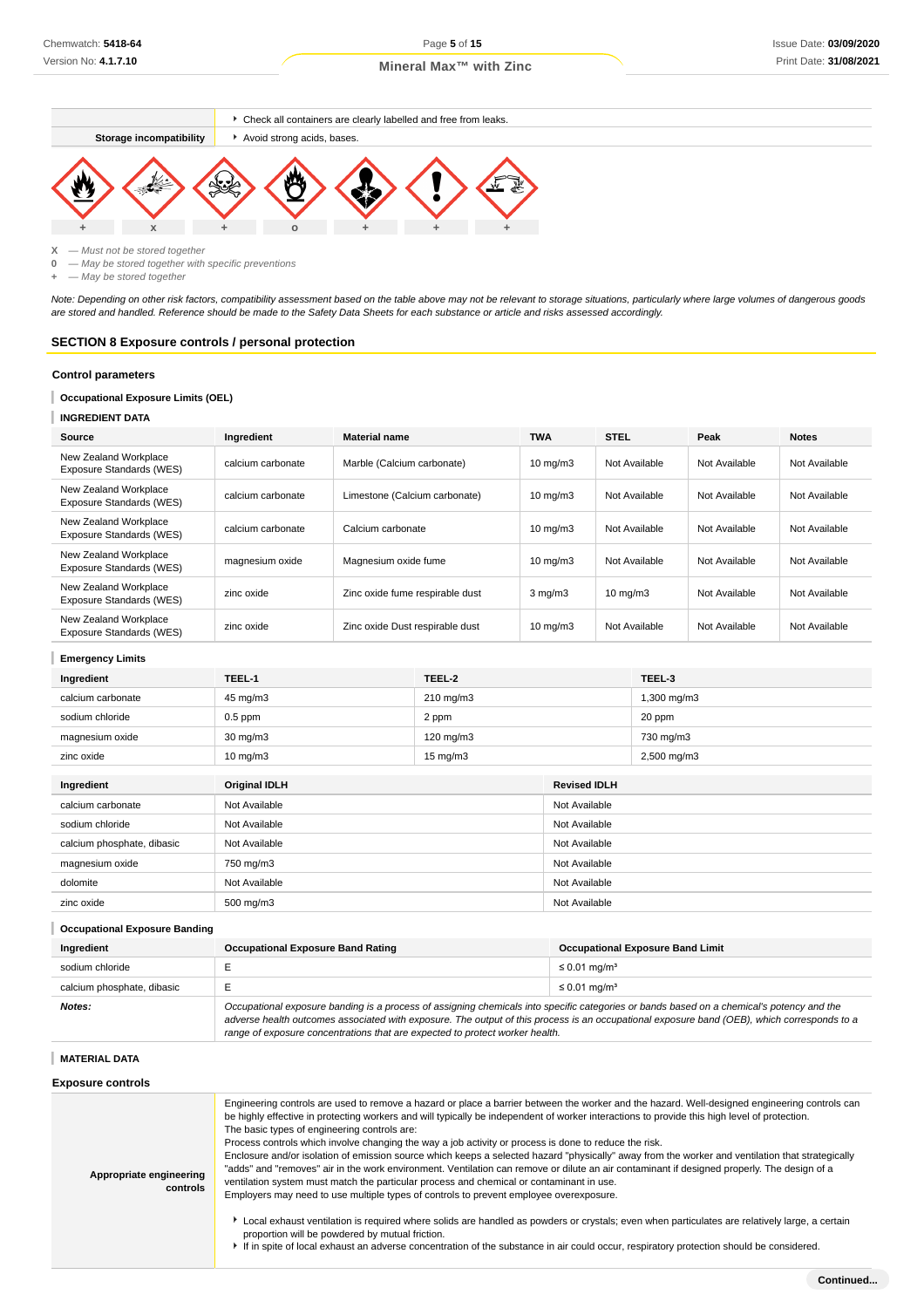(a): particle dust respirators, if necessary, combined with an absorption cartridge; (b): filter respirators with absorption cartridge or canister of the right type;

Such protection might consist of:

|                            | (c): fresh-air hoods or masks.<br>Air contaminants generated in the workplace possess varying "escape" velocities which, in turn, determine the "capture velocities" of fresh<br>circulating air required to effectively remove the contaminant.                                                                                                                                                                                                                                                                                                                                                                                                                                                                                                                                                                                                                                                                                                                                                                                                                                                                                                                                                                                                                                                                                                                                                                                                                                |                                                                                                                                                                                                                                                                                                                                                                                                                              |                               |  |  |
|----------------------------|---------------------------------------------------------------------------------------------------------------------------------------------------------------------------------------------------------------------------------------------------------------------------------------------------------------------------------------------------------------------------------------------------------------------------------------------------------------------------------------------------------------------------------------------------------------------------------------------------------------------------------------------------------------------------------------------------------------------------------------------------------------------------------------------------------------------------------------------------------------------------------------------------------------------------------------------------------------------------------------------------------------------------------------------------------------------------------------------------------------------------------------------------------------------------------------------------------------------------------------------------------------------------------------------------------------------------------------------------------------------------------------------------------------------------------------------------------------------------------|------------------------------------------------------------------------------------------------------------------------------------------------------------------------------------------------------------------------------------------------------------------------------------------------------------------------------------------------------------------------------------------------------------------------------|-------------------------------|--|--|
|                            | Type of Contaminant:                                                                                                                                                                                                                                                                                                                                                                                                                                                                                                                                                                                                                                                                                                                                                                                                                                                                                                                                                                                                                                                                                                                                                                                                                                                                                                                                                                                                                                                            |                                                                                                                                                                                                                                                                                                                                                                                                                              | Air Speed:                    |  |  |
|                            | direct spray, spray painting in shallow booths, drum filling, conveyer loading, crusher dusts, gas discharge (active<br>generation into zone of rapid air motion)                                                                                                                                                                                                                                                                                                                                                                                                                                                                                                                                                                                                                                                                                                                                                                                                                                                                                                                                                                                                                                                                                                                                                                                                                                                                                                               |                                                                                                                                                                                                                                                                                                                                                                                                                              | 1-2.5 m/s (200-500<br>f/min.) |  |  |
|                            | grinding, abrasive blasting, tumbling, high speed wheel generated dusts (released at high initial velocity into zone<br>of very high rapid air motion).                                                                                                                                                                                                                                                                                                                                                                                                                                                                                                                                                                                                                                                                                                                                                                                                                                                                                                                                                                                                                                                                                                                                                                                                                                                                                                                         | 2.5-10 m/s (500-2000<br>$f/min.$ )                                                                                                                                                                                                                                                                                                                                                                                           |                               |  |  |
|                            | Within each range the appropriate value depends on:                                                                                                                                                                                                                                                                                                                                                                                                                                                                                                                                                                                                                                                                                                                                                                                                                                                                                                                                                                                                                                                                                                                                                                                                                                                                                                                                                                                                                             |                                                                                                                                                                                                                                                                                                                                                                                                                              |                               |  |  |
|                            | Lower end of the range                                                                                                                                                                                                                                                                                                                                                                                                                                                                                                                                                                                                                                                                                                                                                                                                                                                                                                                                                                                                                                                                                                                                                                                                                                                                                                                                                                                                                                                          |                                                                                                                                                                                                                                                                                                                                                                                                                              |                               |  |  |
|                            | 1: Room air currents minimal or favourable to capture                                                                                                                                                                                                                                                                                                                                                                                                                                                                                                                                                                                                                                                                                                                                                                                                                                                                                                                                                                                                                                                                                                                                                                                                                                                                                                                                                                                                                           | Upper end of the range<br>1: Disturbing room air currents                                                                                                                                                                                                                                                                                                                                                                    |                               |  |  |
|                            | 2: Contaminants of low toxicity or of nuisance value only.                                                                                                                                                                                                                                                                                                                                                                                                                                                                                                                                                                                                                                                                                                                                                                                                                                                                                                                                                                                                                                                                                                                                                                                                                                                                                                                                                                                                                      | 2: Contaminants of high toxicity                                                                                                                                                                                                                                                                                                                                                                                             |                               |  |  |
|                            | 3: Intermittent, low production.                                                                                                                                                                                                                                                                                                                                                                                                                                                                                                                                                                                                                                                                                                                                                                                                                                                                                                                                                                                                                                                                                                                                                                                                                                                                                                                                                                                                                                                | 3: High production, heavy use                                                                                                                                                                                                                                                                                                                                                                                                |                               |  |  |
|                            | 4: Large hood or large air mass in motion<br>4: Small hood-local control only                                                                                                                                                                                                                                                                                                                                                                                                                                                                                                                                                                                                                                                                                                                                                                                                                                                                                                                                                                                                                                                                                                                                                                                                                                                                                                                                                                                                   |                                                                                                                                                                                                                                                                                                                                                                                                                              |                               |  |  |
|                            | Simple theory shows that air velocity falls rapidly with distance away from the opening of a simple extraction pipe. Velocity generally decreases<br>with the square of distance from the extraction point (in simple cases). Therefore the air speed at the extraction point should be adjusted,<br>accordingly, after reference to distance from the contaminating source. The air velocity at the extraction fan, for example, should be a minimum of<br>4-10 m/s (800-2000 f/min) for extraction of crusher dusts generated 2 metres distant from the extraction point. Other mechanical considerations,<br>producing performance deficits within the extraction apparatus, make it essential that theoretical air velocities are multiplied by factors of 10 or<br>more when extraction systems are installed or used.                                                                                                                                                                                                                                                                                                                                                                                                                                                                                                                                                                                                                                                     |                                                                                                                                                                                                                                                                                                                                                                                                                              |                               |  |  |
| <b>Personal protection</b> |                                                                                                                                                                                                                                                                                                                                                                                                                                                                                                                                                                                                                                                                                                                                                                                                                                                                                                                                                                                                                                                                                                                                                                                                                                                                                                                                                                                                                                                                                 |                                                                                                                                                                                                                                                                                                                                                                                                                              |                               |  |  |
| Eye and face protection    | Safety glasses with side shields.<br>Chemical goggles.<br>Contact lenses may pose a special hazard; soft contact lenses may absorb and concentrate irritants. A written policy document, describing<br>the wearing of lenses or restrictions on use, should be created for each workplace or task. This should include a review of lens absorption<br>and adsorption for the class of chemicals in use and an account of injury experience. Medical and first-aid personnel should be trained in<br>their removal and suitable equipment should be readily available. In the event of chemical exposure, begin eye irrigation immediately and<br>remove contact lens as soon as practicable. Lens should be removed at the first signs of eye redness or irritation - lens should be removed in<br>a clean environment only after workers have washed hands thoroughly. [CDC NIOSH Current Intelligence Bulletin 59], [AS/NZS 1336 or<br>national equivalent]                                                                                                                                                                                                                                                                                                                                                                                                                                                                                                                   |                                                                                                                                                                                                                                                                                                                                                                                                                              |                               |  |  |
| <b>Skin protection</b>     | See Hand protection below                                                                                                                                                                                                                                                                                                                                                                                                                                                                                                                                                                                                                                                                                                                                                                                                                                                                                                                                                                                                                                                                                                                                                                                                                                                                                                                                                                                                                                                       |                                                                                                                                                                                                                                                                                                                                                                                                                              |                               |  |  |
| Hands/feet protection      | equipment, to avoid all possible skin contact.<br>▶ Contaminated leather items, such as shoes, belts and watch-bands should be removed and destroyed.<br>The selection of suitable gloves does not only depend on the material, but also on further marks of quality which vary from manufacturer to<br>manufacturer. Where the chemical is a preparation of several substances, the resistance of the glove material can not be calculated in advance<br>and has therefore to be checked prior to the application.<br>The exact break through time for substances has to be obtained from the manufacturer of the protective gloves and has to be observed when<br>making a final choice.<br>Personal hygiene is a key element of effective hand care. Gloves must only be worn on clean hands. After using gloves, hands should be<br>washed and dried thoroughly. Application of a non-perfumed moisturiser is recommended.<br>Suitability and durability of glove type is dependent on usage. Important factors in the selection of gloves include:<br>frequency and duration of contact,<br>chemical resistance of glove material,<br>glove thickness and<br>dexterity<br>Select gloves tested to a relevant standard (e.g. Europe EN 374, US F739, AS/NZS 2161.1 or national equivalent).<br>240 minutes according to EN 374, AS/NZS 2161.10.1 or national equivalent) is recommended.<br>EN 374, AS/NZS 2161.10.1 or national equivalent) is recommended.                | When prolonged or frequently repeated contact may occur, a glove with a protection class of 5 or higher (breakthrough time greater than<br>When only brief contact is expected, a glove with a protection class of 3 or higher (breakthrough time greater than 60 minutes according to<br>Some glove polymer types are less affected by movement and this should be taken into account when considering gloves for long-term |                               |  |  |
|                            | use.<br>Contaminated gloves should be replaced.<br>As defined in ASTM F-739-96 in any application, gloves are rated as:<br>Excellent when breakthrough time > 480 min<br>Good when breakthrough time > 20 min<br>Fair when breakthrough time < 20 min<br>Poor when glove material degrades<br>For general applications, gloves with a thickness typically greater than 0.35 mm, are recommended.<br>It should be emphasised that glove thickness is not necessarily a good predictor of glove resistance to a specific chemical, as the permeation<br>efficiency of the glove will be dependent on the exact composition of the glove material. Therefore, glove selection should also be based on<br>consideration of the task requirements and knowledge of breakthrough times.<br>Glove thickness may also vary depending on the glove manufacturer, the glove type and the glove model. Therefore, the manufacturers'<br>technical data should always be taken into account to ensure selection of the most appropriate glove for the task.<br>Note: Depending on the activity being conducted, gloves of varying thickness may be required for specific tasks. For example:<br>only likely to give short duration protection and would normally be just for single use applications, then disposed of.<br>or puncture potential<br>Gloves must only be worn on clean hands. After using gloves, hands should be washed and dried thoroughly. Application of a non-perfumed | Thinner gloves (down to 0.1 mm or less) may be required where a high degree of manual dexterity is needed. However, these gloves are<br>Thicker gloves (up to 3 mm or more) may be required where there is a mechanical (as well as a chemical) risk i.e. where there is abrasion                                                                                                                                            |                               |  |  |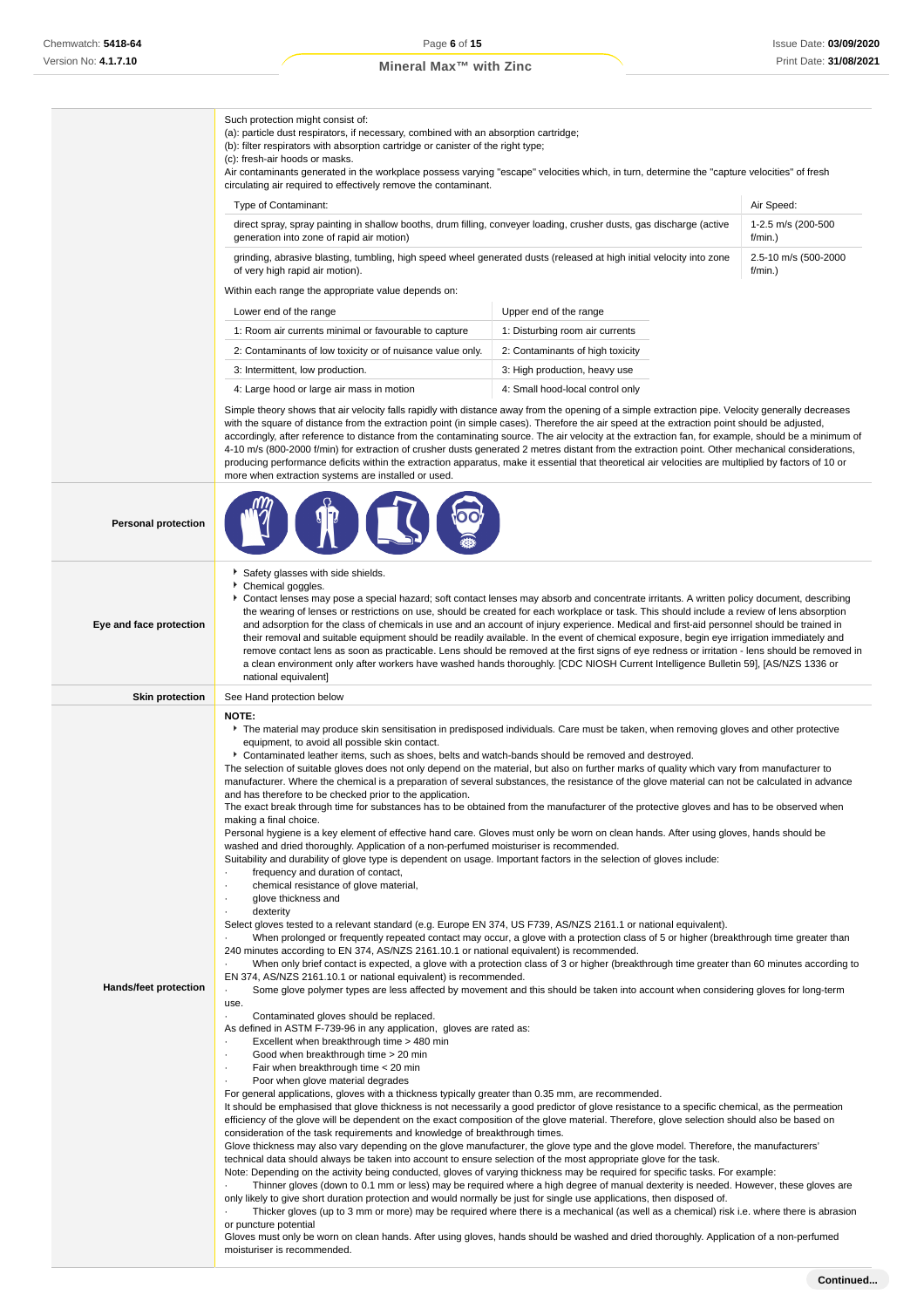|                        | Experience indicates that the following polymers are suitable as glove materials for protection against undissolved, dry solids, where abrasive<br>particles are not present.<br>polychloroprene.<br>initrile rubber.<br>butyl rubber.<br>fluorocaoutchouc.<br>polyvinyl chloride.<br>Gloves should be examined for wear and/ or degradation constantly. |
|------------------------|----------------------------------------------------------------------------------------------------------------------------------------------------------------------------------------------------------------------------------------------------------------------------------------------------------------------------------------------------------|
| <b>Body protection</b> | See Other protection below                                                                                                                                                                                                                                                                                                                               |
| Other protection       | • Overalls.<br>P.V.C apron.<br><b>Barrier cream.</b><br>Skin cleansing cream.<br>▶ Eye wash unit.                                                                                                                                                                                                                                                        |

#### **Recommended material(s)**

**GLOVE SELECTION INDEX**

Glove selection is based on a modified presentation of the:

 **"Forsberg Clothing Performance Index".**

 The effect(s) of the following substance(s) are taken into account in the **computergenerated** selection:

Mineral Max™ with Zinc

| <b>Material</b>  | <b>CPI</b> |
|------------------|------------|
| <b>BUTYL</b>     | C          |
| NATURAL RUBBER   | C          |
| NATURAL+NEOPRENE | C          |
| <b>NEOPRENE</b>  | C          |
| <b>NITRILE</b>   | C          |
| <b>PVA</b>       | C          |
| <b>VITON</b>     | C          |

\* CPI - Chemwatch Performance Index

A: Best Selection

B: Satisfactory; may degrade after 4 hours continuous immersion

C: Poor to Dangerous Choice for other than short term immersion

**NOTE**: As a series of factors will influence the actual performance of the glove, a final selection must be based on detailed observation. -

\* Where the glove is to be used on a short term, casual or infrequent basis, factors such as "feel" or convenience (e.g. disposability), may dictate a choice of gloves which might otherwise be unsuitable following long-term or frequent use. A qualified practitioner should be consulted.

#### **Respiratory protection**

Type A-P Filter of sufficient capacity. (AS/NZS 1716 & 1715, EN 143:2000 & 149:2001, ANSI Z88 or national equivalent)

Where the concentration of gas/particulates in the breathing zone, approaches or exceeds the "Exposure Standard" (or ES), respiratory protection is required. Degree of protection varies with both face-piece and Class of filter; the nature of protection varies with Type of filter.

| <b>Required Minimum</b><br><b>Protection Factor</b> | <b>Half-Face</b><br>Respirator | <b>Full-Face</b><br>Respirator    | <b>Powered Air</b><br>Respirator       |
|-----------------------------------------------------|--------------------------------|-----------------------------------|----------------------------------------|
| up to $10 \times ES$                                | A-AUS P2                       |                                   | A-PAPR-AUS /<br>Class 1 P <sub>2</sub> |
| up to $50 \times ES$                                | ۰                              | A-AUS / Class 1<br>P <sub>2</sub> | ۰                                      |
| up to $100 \times ES$                               | ۰                              | A-2 P2                            | A-PAPR-2 P2 ^                          |

#### ^ - Full-face

A(All classes) = Organic vapours, B AUS or B1 = Acid gasses, B2 = Acid gas or hydrogen cyanide(HCN), B3 = Acid gas or hydrogen cyanide(HCN), E = Sulfur dioxide(SO2), G = Agricultural chemicals, K = Ammonia(NH3), Hg = Mercury, NO = Oxides of nitrogen,  $MB =$  Methyl bromide,  $AX =$  Low boiling point organic compounds(below 65 degC)

Respirators may be necessary when engineering and administrative controls do not adequately prevent exposures.

The decision to use respiratory protection should be based on professional judgment that takes into account toxicity information, exposure measurement data, and frequency and likelihood of the worker's exposure - ensure users are not subject to high thermal loads which may result in heat stress or distress due to personal protective equipment (powered, positive flow, full face apparatus may be an option).

Published occupational exposure limits, where they exist, will assist in determining the adequacy of the selected respiratory protection. These may be government mandated or vendor recommended.

Certified respirators will be useful for protecting workers from inhalation of particulates when properly selected and fit tested as part of a complete respiratory protection program.

Where protection from nuisance levels of dusts are desired, use type N95 (US) or type P1 (EN143) dust masks. Use respirators and components tested and approved under appropriate government standards such as NIOSH (US) or CEN (EU)

Use approved positive flow mask if significant quantities of dust becomes airborne. Try to avoid creating dust conditions.

### **SECTION 9 Physical and chemical properties**

#### **Information on basic physical and chemical properties**

**Appearance** Pale red granules with sweet characteristic odour; dispersible in water.

| <b>Physical state</b>                           | <b>Divided Solid</b> | Relative density (Water = $1$ )            | 1.3            |
|-------------------------------------------------|----------------------|--------------------------------------------|----------------|
| Odour                                           | Not Available        | Partition coefficient n-octanol<br>/ water | Not Available  |
| <b>Odour threshold</b>                          | Not Available        | Auto-ignition temperature (°C)             | Not Applicable |
| pH (as supplied)                                | Not Available        | <b>Decomposition temperature</b>           | Not Available  |
| Melting point / freezing point<br>(°C)          | Not Available        | Viscosity (cSt)                            | Not Applicable |
| Initial boiling point and boiling<br>range (°C) | Not Applicable       | Molecular weight (g/mol)                   | Not Applicable |
| Flash point (°C)                                | Not Applicable       | <b>Taste</b>                               | Not Available  |
| <b>Evaporation rate</b>                         | Not Available        | <b>Explosive properties</b>                | Not Available  |
| Flammability                                    | Not Applicable       | <b>Oxidising properties</b>                | Not Available  |
| Upper Explosive Limit (%)                       | Not Applicable       | Surface Tension (dyn/cm or<br>$mN/m$ )     | Not Applicable |
| Lower Explosive Limit (%)                       | Not Applicable       | <b>Volatile Component (%vol)</b>           | Not Available  |

**Continued...**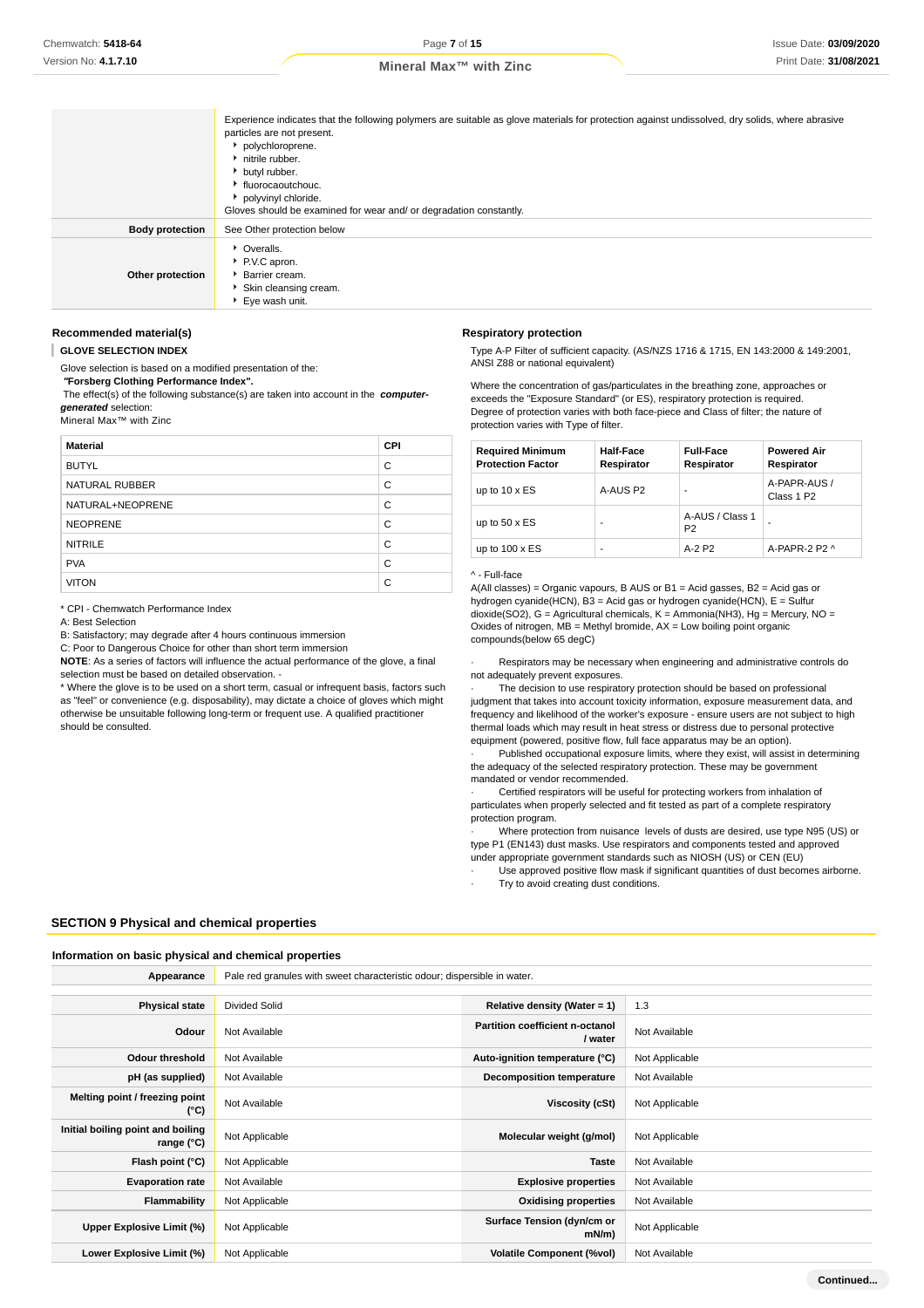| Vapour pressure (kPa) Not Applicable          |                        | Gas group                                    | Not Available |
|-----------------------------------------------|------------------------|----------------------------------------------|---------------|
| Solubility in water                           | <b>Partly miscible</b> | <b>pH</b> as a solution $(\%)$ Not Available |               |
| <b>Vapour density (Air = 1)</b> Not Available |                        | VOC a/L                                      | Not Available |

# **SECTION 10 Stability and reactivity**

| Reactivity                                 | See section 7                                                                                                                        |
|--------------------------------------------|--------------------------------------------------------------------------------------------------------------------------------------|
| <b>Chemical stability</b>                  | • Unstable in the presence of incompatible materials.<br>▶ Product is considered stable.<br>Hazardous polymerisation will not occur. |
| Possibility of hazardous<br>reactions      | See section 7                                                                                                                        |
| <b>Conditions to avoid</b>                 | See section 7                                                                                                                        |
| Incompatible materials                     | See section 7                                                                                                                        |
| <b>Hazardous decomposition</b><br>products | See section 5                                                                                                                        |

# **SECTION 11 Toxicological information**

# **Information on toxicological effects**

| Inhaled             | The material is not thought to produce adverse health effects or irritation of the respiratory tract (as classified by EC Directives using animal<br>models). Nevertheless, good hygiene practice requires that exposure be kept to a minimum and that suitable control measures be used in an<br>occupational setting.<br>Persons with impaired respiratory function, airway diseases and conditions such as emphysema or chronic bronchitis, may incur further disability<br>if excessive concentrations of particulate are inhaled.<br>If prior damage to the circulatory or nervous systems has occurred or if kidney damage has been sustained, proper screenings should be<br>conducted on individuals who may be exposed to further risk if handling and use of the material result<br>in excessive exposures.                                                                                                                                                                                                                                                                                                                                                                                                                                                                                                                                                                                                                                                                                                                                                                                                                                                                                                                                                                                                                                                                                                                                                                                                                                                                                                                                                                                                                                                                                                                                                                                                                                                                                                                                                                                                                                                                                                                                                                                                                                                                                                                                                                                                                                                                                                                                                                                                                                                                                                                                                                                                                                                                                                                                                                                                                                                                                                                                                                                                                                                                                                                                                                                                                                                                                                                                              |
|---------------------|--------------------------------------------------------------------------------------------------------------------------------------------------------------------------------------------------------------------------------------------------------------------------------------------------------------------------------------------------------------------------------------------------------------------------------------------------------------------------------------------------------------------------------------------------------------------------------------------------------------------------------------------------------------------------------------------------------------------------------------------------------------------------------------------------------------------------------------------------------------------------------------------------------------------------------------------------------------------------------------------------------------------------------------------------------------------------------------------------------------------------------------------------------------------------------------------------------------------------------------------------------------------------------------------------------------------------------------------------------------------------------------------------------------------------------------------------------------------------------------------------------------------------------------------------------------------------------------------------------------------------------------------------------------------------------------------------------------------------------------------------------------------------------------------------------------------------------------------------------------------------------------------------------------------------------------------------------------------------------------------------------------------------------------------------------------------------------------------------------------------------------------------------------------------------------------------------------------------------------------------------------------------------------------------------------------------------------------------------------------------------------------------------------------------------------------------------------------------------------------------------------------------------------------------------------------------------------------------------------------------------------------------------------------------------------------------------------------------------------------------------------------------------------------------------------------------------------------------------------------------------------------------------------------------------------------------------------------------------------------------------------------------------------------------------------------------------------------------------------------------------------------------------------------------------------------------------------------------------------------------------------------------------------------------------------------------------------------------------------------------------------------------------------------------------------------------------------------------------------------------------------------------------------------------------------------------------------------------------------------------------------------------------------------------------------------------------------------------------------------------------------------------------------------------------------------------------------------------------------------------------------------------------------------------------------------------------------------------------------------------------------------------------------------------------------------------------------------------------------------------------------------------------------------------|
| Ingestion           | The material has NOT been classified by EC Directives or other classification systems as "harmful by ingestion". This is because of the lack of<br>corroborating animal or human evidence. The material may still be damaging to the health of the individual, following ingestion, especially where<br>pre-existing organ (e.g liver, kidney) damage is evident. Present definitions of harmful or toxic substances are generally based on doses<br>producing mortality rather than those producing morbidity (disease, ill-health). Gastrointestinal tract discomfort may produce nausea and<br>vomiting. In an occupational setting however, ingestion of insignificant quantities is not thought to be cause for concern.                                                                                                                                                                                                                                                                                                                                                                                                                                                                                                                                                                                                                                                                                                                                                                                                                                                                                                                                                                                                                                                                                                                                                                                                                                                                                                                                                                                                                                                                                                                                                                                                                                                                                                                                                                                                                                                                                                                                                                                                                                                                                                                                                                                                                                                                                                                                                                                                                                                                                                                                                                                                                                                                                                                                                                                                                                                                                                                                                                                                                                                                                                                                                                                                                                                                                                                                                                                                                                      |
| <b>Skin Contact</b> | Open cuts, abraded or irritated skin should not be exposed to this material<br>Entry into the blood-stream through, for example, cuts, abrasions, puncture wounds or lesions, may produce systemic injury with harmful effects.<br>Examine the skin prior to the use of the material and ensure that any external damage is suitably protected.<br>The material may produce moderate skin irritation; limited evidence or practical experience suggests, that the material either:<br>► produces moderate inflammation of the skin in a substantial number of individuals following direct contact and/or<br>▶ produces significant, but moderate, inflammation when applied to the healthy intact skin of animals (for up to four hours), such inflammation<br>being present twenty-four hours or more after the end of the exposure period.<br>Skin irritation may also be present after prolonged or repeated exposure; this may result in a form of contact dermatitis (nonallergic). The<br>dermatitis is often characterised by skin redness (erythema) and swelling (oedema) which may progress to blistering (vesiculation), scaling and<br>thickening of the epidermis. At the microscopic level there may be intercellular oedema of the spongy layer of the skin (spongiosis) and<br>intracellular oedema of the epidermis.                                                                                                                                                                                                                                                                                                                                                                                                                                                                                                                                                                                                                                                                                                                                                                                                                                                                                                                                                                                                                                                                                                                                                                                                                                                                                                                                                                                                                                                                                                                                                                                                                                                                                                                                                                                                                                                                                                                                                                                                                                                                                                                                                                                                                                                                                                                                                                                                                                                                                                                                                                                                                                                                                                                                                                                                                             |
| Eye                 | Although the material is not thought to be an irritant (as classified by EC Directives), direct contact with the eye may cause transient discomfort<br>characterised by tearing or conjunctival redness (as with windburn). Slight abrasive damage may also result. The material may produce foreign<br>body irritation in certain individuals.                                                                                                                                                                                                                                                                                                                                                                                                                                                                                                                                                                                                                                                                                                                                                                                                                                                                                                                                                                                                                                                                                                                                                                                                                                                                                                                                                                                                                                                                                                                                                                                                                                                                                                                                                                                                                                                                                                                                                                                                                                                                                                                                                                                                                                                                                                                                                                                                                                                                                                                                                                                                                                                                                                                                                                                                                                                                                                                                                                                                                                                                                                                                                                                                                                                                                                                                                                                                                                                                                                                                                                                                                                                                                                                                                                                                                    |
| Chronic             | Strong evidence exists that the substance may cause irreversible but non-lethal mutagenic effects following a single exposure.<br>Practical experience shows that skin contact with the material is capable either of inducing a sensitisation reaction in a substantial number of<br>individuals, and/or of producing a positive response in experimental animals.<br>Substances that can cause occupational asthma (also known as asthmagens and respiratory sensitisers) can induce a state of specific airway<br>hyper-responsiveness via an immunological, irritant or other mechanism. Once the airways have become hyper-responsive, further exposure to<br>the substance, sometimes even to tiny quantities, may cause respiratory symptoms. These symptoms can range in severity from a runny nose to<br>asthma. Not all workers who are exposed to a sensitiser will become hyper-responsive and it is impossible to identify in advance who are likely to<br>become hyper-responsive.<br>Substances than can cuase occupational asthma should be distinguished from substances which may trigger the symptoms of asthma in people<br>with pre-existing air-way hyper-responsiveness. The latter substances are not classified as asthmagens or respiratory sensitisers<br>Wherever it is reasonably practicable, exposure to substances that can cuase occupational asthma should be prevented. Where this is not<br>possible the primary aim is to apply adequate standards of control to prevent workers from becoming hyper-responsive.<br>Activities giving rise to short-term peak concentrations should receive particular attention when risk management is being considered. Health<br>surveillance is appropriate for all employees exposed or liable to be exposed to a substance which may cause occupational asthma and there<br>should be appropriate consultation with an occupational health professional over the degree of risk and level of surveillance.<br>The synthetic, amorphous silicas are believed to represent a very greatly reduced silicosis hazard compared to crystalline silicas and are<br>considered to be nuisance dusts.<br>When heated to high temperature and a long time, amorphous silica can produce crystalline silica on cooling. Inhalation of dusts containing<br>crystalline silicas may lead to silicosis, a disabling pulmonary fibrosis that may take years to develop. Discrepancies between various studies<br>showing that fibrosis associated with chronic exposure to amorphous silica and those that do not may be explained by assuming that<br>diatomaceous earth (a non-synthetic silica commonly used in industry) is either weakly fibrogenic or nonfibrogenic and that fibrosis is due to<br>contamination by crystalline silica content<br>A case of chronic abuse of magnesium citrate (a mild purgative), by a 62 year-old woman, has been reported. Symptoms of abuse included<br>lethargy and severe refractory hypotension. Pathology revealed extreme hypermagnesaemia [6.25 mmol per litre]. She also was found to have a<br>perforated duodenal ulcer. She died after peritoneal dialysis (which reduced serum-magnesium and reduced hypotension.<br>A patient with normal kidney function developed symptomatic hypermagnesaemia with respiratory arrest and bradycardia after receiving 90<br>grams of magnesium sulfate over 18 hours.<br>When magnesium sulfate was given to pregnant rats, a sharp reduction of both the number and the weight of the offspring was observed.<br>Prolonged inhalation of high concentrations of magnesite (magnesium carbonate) dust caused pulmonary deposition and retention. Roasted<br>magnesite (magnesium oxide) produced a greater degree of fibrosis than did crude magnesite. No cases of human systemic poisoning due to<br>exposure to magnesite have been recorded. Pneumoconiosis was found in about 2% of workers exposed to high concentrations of dust from<br>crude or roasted magnesite that also contained 1-3% silicon dioxide. Exposure periods ranged from 6-20 years. This condition occurred mainly in<br>Continued |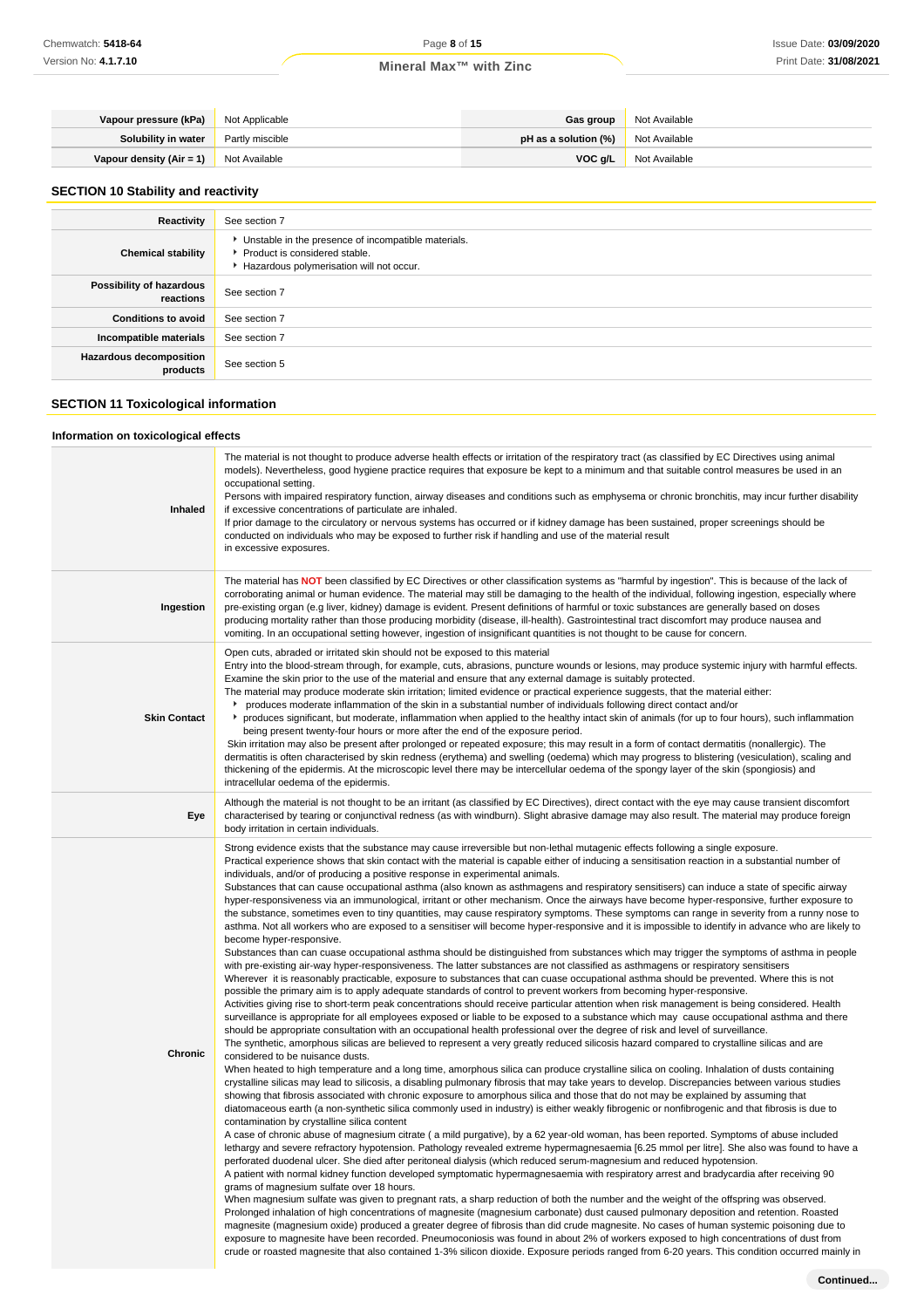workers exposed to roasted (calcined) magnesite. The pneumoconiosis appeared to be "benign" and was often associated with chronic bronchitis and lung emphysema. In other reports the severity of the pneumoconiosis was associated with the crystalline silica content of the dust or in a case of magnesium carbonate used in insulating materials, the severity of the disease depended on the asbestos content. Complaints of coughing are rare amongst magnesite workers, and more frequent among dianase and grog (crushed refractory materials) workers. Airborne dust concentrations were lowest in dianase facilities but crystalline silica was high. Chronic bronchitis then, appears to increase where concentrations of crystalline silica are highest Repeated exposure to synthetic amorphous silicas may produce skin dryness and cracking. Available data confirm the absence of significant toxicity by oral and dermal routes of exposure. Numerous repeated-dose, subchronic and chronic inhalation toxicity studies have been conducted in a number of species, at airborne concentrations ranging from 0.5 mg/m3 to 150 mg/m3. Lowest-observed adverse effect levels (LOAELs) were typically in the range of 1 to 50 mg/m3. When available, the no-observed adverse effect levels (NOAELs) were between 0.5 and 10 mg/m3. Differences in values may be due to particle size, and therefore the number of particles administered per unit dose. Generally, as particle size diminishes so does the NOAEL LOAEL. Exposure produced transient increases in lung inflammation, markers of cell injury and lung collagen content. There was no evidence of interstitial pulmonary fibrosis. Long term exposure to high dust concentrations may cause changes in lung function (i.e. pneumoconiosis) caused by particles less than 0.5 micron penetrating and remaining in the lung. A prime symptom is breathlessness. Lung shadows show on X-ray. Dogs given daily doses of sodium phosphate dibasic for 9-22 weeks showed calcium deposits in the kidneys (nephrocalcinosis) with disseminated atrophy of the proximal tubule. Animals fed on sodium phosphate dibasic and potassium dihydrogen phosphate, in both short- and long-term studies, showed increased bone porosity; hyperparathyroidism and soft tissue calcification were also evident. **Mineral Max™ with Zinc TOXICITY IRRITATION** Not Available Not Available **calcium carbonate TOXICITY IRRITATION** dermal (rat) LD50: >2000 mg/kg<sup>[1]</sup> execution of the set of the set of the set of the set of the set of the set of the set of the set of the set of the set of the set of the set of the set of the set of the set of the set Inhalation(Rat) LC50; >3 mg/l4h<sup>[1]</sup>  $Eye: no$  adverse effect observed (not irritating)<sup>[1]</sup> Oral(Rat) LD50; >2000 mg/kg[1] Skin (rabbit): 500 mg/24h-moderate Skin: no adverse effect observed (not irritating)[1] **sodium chloride TOXICITY IRRITATION** Dermal (rabbit) LD50: >10000 mg/kg<sup>[1]</sup> example and the state of the Eye (rabbit): 10 mg - moderate Inhalation(Rat) LC50; >10.5 mg/l4h<sup>[1]</sup> exercise the state of the state of the state of the state of the state of the state of the state of the state of the state of the state of the state of the state of the state of the Oral(Rat) LD50; 3000 mg/kg[2] Skin (rabbit): 500 mg/24h - mild **calcium phosphate, dibasic TOXICITY IRRITATION** Dermal (rabbit) LD50: <7940 mg/kg<sup>[2]</sup> example and the set of 110 Eye (rabbit): 8 on a scale of 110 Inhalation(Rat) LC50; >2.6 mg/l4h<sup>[1]</sup>  $Eye: no$  adverse effect observed (not irritating)<sup>[1]</sup> Oral(Rat) LD50; ~7940 mg/kg<sup>[1]</sup> Skin (rabbit): 0 on a scale of 8 Skin: no adverse effect observed (not irritating)[1] **magnesium oxide TOXICITY IRRITATION** Not Available Not Available **dolomite TOXICITY IRRITATION** Not Available Not Available **TOXICITY IRRITATION**

**zinc oxide** dermal (rat) LD50: >2000 mg/kg<sup>[1]</sup> exercise that the set of the set of the set of the set of the set of the set of the set of the set of the set of the set of the set of the set of the set of the set of the set of the set Inhalation(Rat) LC50; >1.79 mg/l4h<sup>[1]</sup> Eye: no adverse effect observed (not irritating)<sup>[1]</sup> Oral(Rat) LD50; >5000 mg/kg[1] Skin (rabbit) : 500 mg/24 h- mild Skin: no adverse effect observed (not irritating)[1] Legend: 1. Value obtained from Europe ECHA Registered Substances - Acute toxicity 2.\* Value obtained from manufacturer's SDS. Unless otherwise specified data extracted from RTECS - Register of Toxic Effect of chemical Substances No evidence of carcinogenic properties. No evidence of mutagenic or teratogenic effects.

**CALCIUM CARBONATE** The material may produce severe irritation to the eye causing pronounced inflammation. Repeated or prolonged exposure to irritants may produce conjunctivitis. The material may cause skin irritation after prolonged or repeated exposure and may produce a contact dermatitis (nonallergic). This form of

dermatitis is often characterised by skin redness (erythema) and swelling the epidermis. Histologically there may be intercellular oedema of the spongy layer (spongiosis) and intracellular oedema of the epidermis.

**SODILIM CHLORIDE** The material may produce moderate eye irritation leading to inflammation. Repeated or prolonged exposure to irritants may produce conjunctivitis.

**CALCIUM PHOSPHATE, DIBASIC** for calcium:

Toxicity from calcium is not common because the gastrointestinal tract normally limits the amount of calcium absorbed. Therefore, short-term intake of large amounts of calcium does not generally produce any ill effects aside from **constipation** and an increased risk of kidney stones . However, more severe toxicity can occur when excess calcium is ingested over long periods, or when calcium is combined with increased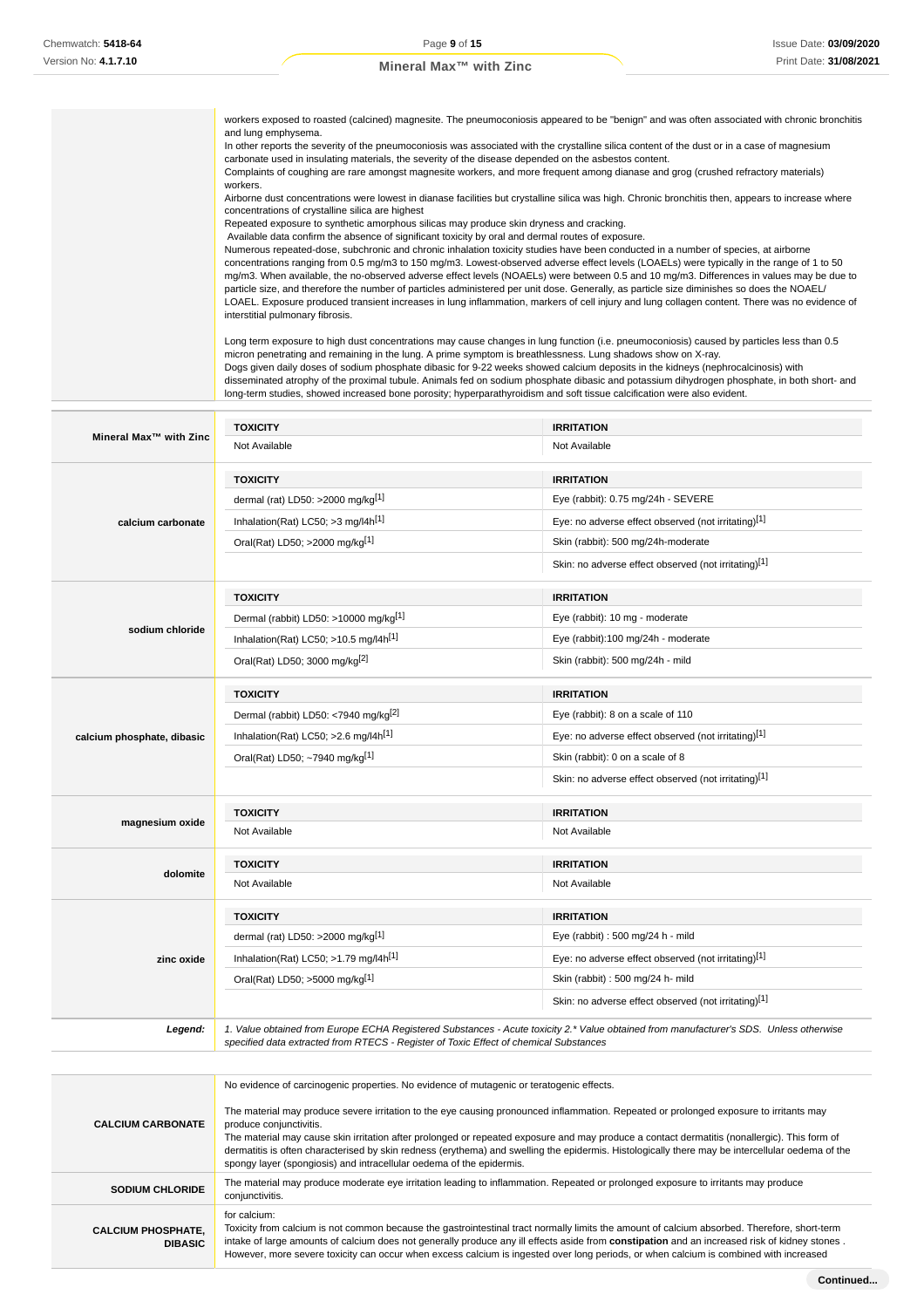|                                                | amounts of vitamin D, which increases calcium absorption. Calcium toxicity is also sometimes found after excessive intravenous administration of<br>calcium. Toxicity is manifested by abnormal deposition of calcium in tissues and by elevated blood calcium levels (hypercalcaemia). However,   |                                 |                                                      |  |  |  |
|------------------------------------------------|----------------------------------------------------------------------------------------------------------------------------------------------------------------------------------------------------------------------------------------------------------------------------------------------------|---------------------------------|------------------------------------------------------|--|--|--|
|                                                | hypercalcaemia is often due to other causes, such as abnormally high amounts of parathyroid hormone (PTH). Usually, under these                                                                                                                                                                    |                                 |                                                      |  |  |  |
|                                                | circumstances, bone density is lost and the resulting hypercalcaemia can cause kidney stones and abdominal pain. Some cancers can also                                                                                                                                                             |                                 |                                                      |  |  |  |
|                                                | cause hypercalcaemia, either by secreting abnormal proteins that act like PTH or by invading and killing bone cells causing them to release                                                                                                                                                        |                                 |                                                      |  |  |  |
|                                                | calcium. Very high levels of calcium can result in appetite loss, nausea, vomiting, abdominal pain, confusion, seizures, and even coma.<br>for calcium chloride:                                                                                                                                   |                                 |                                                      |  |  |  |
|                                                | Acute toxicity: The acute oral toxicity of calcium chloride is low: LD50 in mice is 1940-2045 mg/kg bw, 3798-4179 mg/kg bw in rats, and                                                                                                                                                            |                                 |                                                      |  |  |  |
|                                                | 500-1000 mg/kg bw in rabbits. The acute oral toxicity is attributed to the severe irritating property of the original substance or its                                                                                                                                                             |                                 |                                                      |  |  |  |
|                                                | high-concentration solutions to the gastrointestinal tract. In humans, however, acute oral toxicity is rare because large single doses induce                                                                                                                                                      |                                 |                                                      |  |  |  |
|                                                | nausea and vomiting. The dermal acute toxicity is negligible: LD50 in rabbits >5000 mg/kg bw. No significant change was found by gross<br>necropsy examination except skin lesions at or near the site of administration. Hypercalcaemia may occur only when there exists other factors            |                                 |                                                      |  |  |  |
|                                                | that alter calcium homeostasis, such as renal inefficiency and primary hyperthyroidism.                                                                                                                                                                                                            |                                 |                                                      |  |  |  |
|                                                | Irritation/corrosiveness studies conducted under OECD test guidelines indicate that calcium chloride is not/slightly irritating to skin but severely                                                                                                                                               |                                 |                                                      |  |  |  |
|                                                | irritating to eyes of rabbits. Prolonged exposure and application of moistened material or concentrated solutions resulted in considerable skin                                                                                                                                                    |                                 |                                                      |  |  |  |
|                                                | irritation, however. Irritating effect of the substance was observed in human skin injuries caused by incidental contact with the substance or its<br>high-concentration solutions.                                                                                                                |                                 |                                                      |  |  |  |
|                                                | Repeat dose toxicity: A limited oral repeated dose toxicity study shows no adverse effect of calcium chloride on rats fed on 1000-2000 mg/kg                                                                                                                                                       |                                 |                                                      |  |  |  |
|                                                | bw/day for 12 months. Calcium and chloride are both essential nutrients for humans and a daily intake of more than 1000 mg each of the ions is                                                                                                                                                     |                                 |                                                      |  |  |  |
|                                                | recommended. The establishment of the ADI for calcium chloride has not been deemed necessary by JECFA (Joint FAO/WHO Expert Committee                                                                                                                                                              |                                 |                                                      |  |  |  |
|                                                | on Food Additives)                                                                                                                                                                                                                                                                                 |                                 |                                                      |  |  |  |
|                                                | Genotoxicity: Genetic toxicity of calcium chloride was negative in the bacterial mutation tests and the mammalian chromosome aberration test.<br>Reproductive and developmental toxicity: No reproductive toxicity study has been reported. A developmental toxicity study equivalent to an        |                                 |                                                      |  |  |  |
|                                                | OECD Guideline study, on the other hand, reveals no toxic effects on dams or foetuses at doses up to 189 mg/kg bw/day (mice), 176 mg/kg                                                                                                                                                            |                                 |                                                      |  |  |  |
|                                                | bw/day (rats) and 169 mg/kg bw/day (rabbits).                                                                                                                                                                                                                                                      |                                 |                                                      |  |  |  |
|                                                | The following information refers to contact allergens as a group and may not be specific to this product.                                                                                                                                                                                          |                                 |                                                      |  |  |  |
|                                                | Contact allergies quickly manifest themselves as contact eczema, more rarely as urticaria or Quincke's oedema. The pathogenesis of contact                                                                                                                                                         |                                 |                                                      |  |  |  |
| <b>MAGNESIUM OXIDE</b>                         | eczema involves a cell-mediated (T lymphocytes) immune reaction of the delayed type. Other allergic skin reactions, e.g. contact urticaria,                                                                                                                                                        |                                 |                                                      |  |  |  |
|                                                | involve antibody-mediated immune reactions. The significance of the contact allergen is not simply determined by its sensitisation potential: the<br>distribution of the substance and the opportunities for contact with it are equally important. A weakly sensitising substance which is widely |                                 |                                                      |  |  |  |
|                                                | distributed can be a more important allergen than one with stronger sensitising potential with which few individuals come into contact. From a                                                                                                                                                     |                                 |                                                      |  |  |  |
|                                                | clinical point of view, substances are noteworthy if they produce an allergic test reaction in more than 1% of the persons tested.                                                                                                                                                                 |                                 |                                                      |  |  |  |
| <b>DOLOMITE</b>                                | No significant acute toxicological data identified in literature search.                                                                                                                                                                                                                           |                                 |                                                      |  |  |  |
|                                                |                                                                                                                                                                                                                                                                                                    |                                 |                                                      |  |  |  |
|                                                | Asthma-like symptoms may continue for months or even years after exposure to the material ceases. This may be due to a non-allergenic<br>condition known as reactive airways dysfunction syndrome (RADS) which can occur following exposure to high levels of highly irritating                    |                                 |                                                      |  |  |  |
| <b>CALCIUM CARBONATE &amp;</b>                 | compound. Key criteria for the diagnosis of RADS include the absence of preceding respiratory disease, in a non-atopic individual, with abrupt                                                                                                                                                     |                                 |                                                      |  |  |  |
| <b>SODIUM CHLORIDE &amp;</b>                   | onset of persistent asthma-like symptoms within minutes to hours of a documented exposure to the irritant. A reversible airflow pattern, on                                                                                                                                                        |                                 |                                                      |  |  |  |
| <b>CALCIUM PHOSPHATE,</b>                      | spirometry, with the presence of moderate to severe bronchial hyperreactivity on methacholine challenge testing and the lack of minimal                                                                                                                                                            |                                 |                                                      |  |  |  |
| <b>DIBASIC &amp; MAGNESIUM</b><br><b>OXIDE</b> | lymphocytic inflammation, without eosinophilia, have also been included in the criteria for diagnosis of RADS. RADS (or asthma) following an<br>irritating inhalation is an infrequent disorder with rates related to the concentration of and duration of exposure to the irritating substance.   |                                 |                                                      |  |  |  |
|                                                | Industrial bronchitis, on the other hand, is a disorder that occurs as result of exposure due to high concentrations of irritating substance (often                                                                                                                                                |                                 |                                                      |  |  |  |
|                                                | particulate in nature) and is completely reversible after exposure ceases. The disorder is characterised by dyspnea, cough and mucus                                                                                                                                                               |                                 |                                                      |  |  |  |
|                                                | production.                                                                                                                                                                                                                                                                                        |                                 |                                                      |  |  |  |
| <b>SODIUM CHLORIDE &amp; ZINC</b>              | The material may cause skin irritation after prolonged or repeated exposure and may produce a contact dermatitis (nonallergic). This form of                                                                                                                                                       |                                 |                                                      |  |  |  |
| <b>OXIDE</b>                                   | dermatitis is often characterised by skin redness (erythema) and swelling epidermis. Histologically there may be intercellular oedema of the                                                                                                                                                       |                                 |                                                      |  |  |  |
|                                                | spongy layer (spongiosis) and intracellular oedema of the epidermis.                                                                                                                                                                                                                               |                                 |                                                      |  |  |  |
| <b>Acute Toxicity</b>                          | ×                                                                                                                                                                                                                                                                                                  | Carcinogenicity                 | ×                                                    |  |  |  |
| <b>Skin Irritation/Corrosion</b>               | ×                                                                                                                                                                                                                                                                                                  | Reproductivity                  | ×                                                    |  |  |  |
| <b>Serious Eye Damage/Irritation</b>           | ✔                                                                                                                                                                                                                                                                                                  | <b>STOT - Single Exposure</b>   | ×                                                    |  |  |  |
| <b>Respiratory or Skin</b><br>sensitisation    | ✔                                                                                                                                                                                                                                                                                                  | <b>STOT - Repeated Exposure</b> | ×                                                    |  |  |  |
| <b>Mutagenicity</b>                            | ✔                                                                                                                                                                                                                                                                                                  | <b>Aspiration Hazard</b>        | ×                                                    |  |  |  |
|                                                |                                                                                                                                                                                                                                                                                                    |                                 | debts an deep not fill the pulteds for classificatio |  |  |  |

**Legend:**  $\mathbf{X}$  – Data either not available or does not fill the criteria for classification – Data available to make classification

# **SECTION 12 Ecological information**

# **Toxicity**

| Mineral Max™ with Zinc | Endpoint<br>Not<br>Available | <b>Test Duration (hr)</b><br>Not Available | <b>Species</b><br>Not Available | Value<br>Not<br>Available | Source<br>Not<br>Available |
|------------------------|------------------------------|--------------------------------------------|---------------------------------|---------------------------|----------------------------|
|                        | Endpoint                     | <b>Test Duration (hr)</b>                  | <b>Species</b>                  | Value                     | Source                     |
|                        | NOEC(ECx)                    | 6h                                         | Fish                            | 4-320mg/l                 | 4                          |
| calcium carbonate      | <b>EC50</b>                  | 72h                                        | Algae or other aquatic plants   | $>14$ mg/l                | 2                          |
|                        | <b>LC50</b>                  | 96h                                        | Fish                            | >165200mg/L               | 4                          |
|                        | Endpoint                     | <b>Test Duration (hr)</b>                  | <b>Species</b>                  | Value                     | Source                     |
|                        | NOEC(ECx)                    | 168h                                       | Crustacea                       | $0.63$ mg/l               | 4                          |
| sodium chloride        | <b>EC50</b>                  | 72h                                        | Algae or other aquatic plants   | 20.76-36.17mg/L           | 4                          |
|                        | <b>LC50</b>                  | 96h                                        | Fish                            | 3644-4565mg/l             | 4                          |
|                        | <b>EC50</b>                  | 48h                                        | Crustacea                       | 340.7-469.2mg/l           | $\overline{4}$             |
|                        | <b>EC50</b>                  | 96h                                        | Algae or other aquatic plants   | 1110.36mg/L               | 4                          |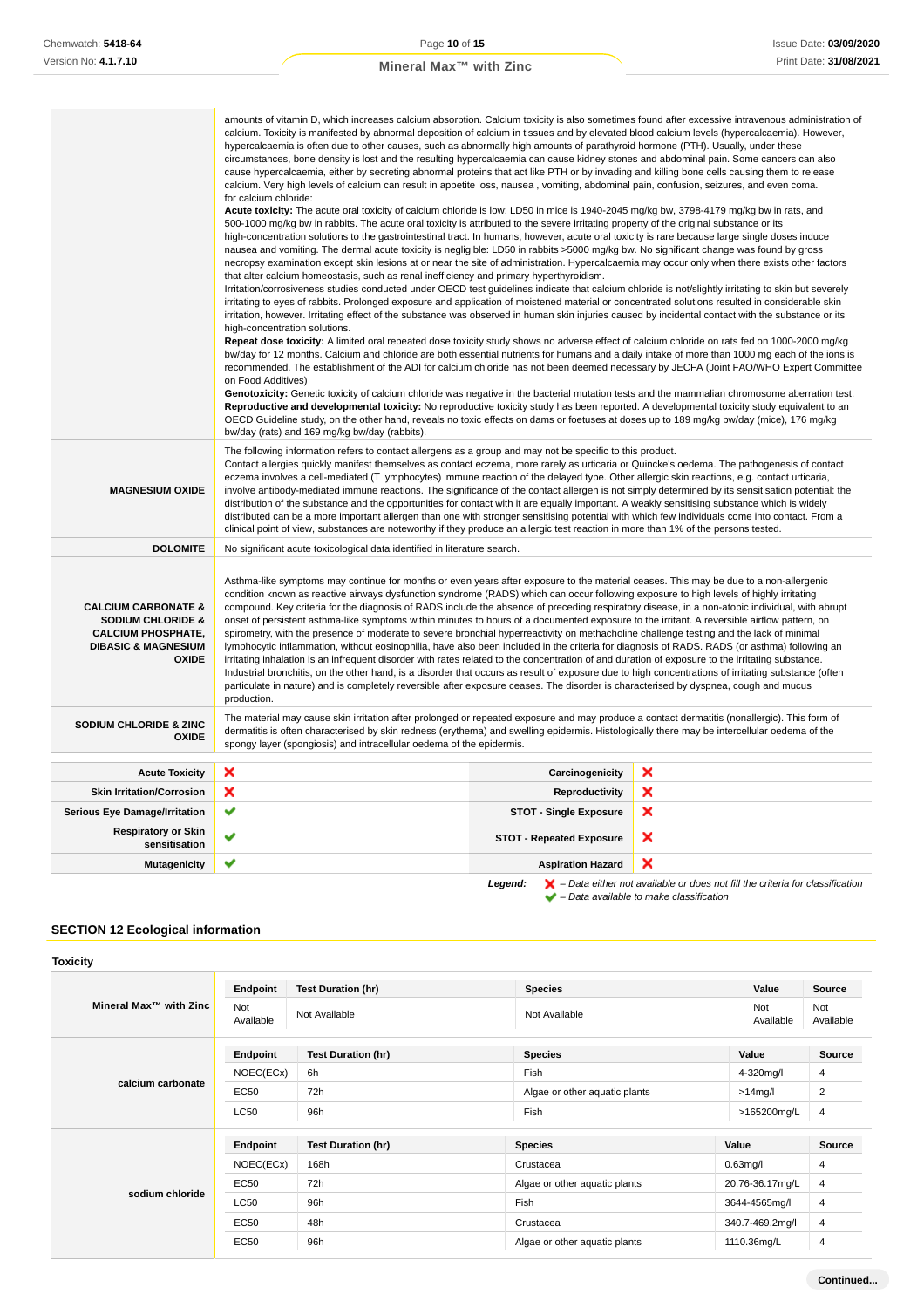|                            | Endpoint         | <b>Test Duration (hr)</b> | <b>Species</b>                | Value            |  | Source                  |
|----------------------------|------------------|---------------------------|-------------------------------|------------------|--|-------------------------|
|                            | EC50(ECx)        | 48h                       | Crustacea                     | $>2.9$ mg/l      |  | $\overline{\mathbf{c}}$ |
| calcium phosphate, dibasic | EC50             | 72h                       | Algae or other aquatic plants | $>4.4$ mg/l      |  | 2                       |
|                            | <b>LC50</b>      | 96h                       | Fish                          | $>13.5$ mg/l     |  | $\overline{2}$          |
|                            | <b>EC50</b>      | 48h                       | Crustacea                     | $>2.9$ mg/l      |  | $\overline{\mathbf{c}}$ |
|                            | <b>Endpoint</b>  | <b>Test Duration (hr)</b> | <b>Species</b>                | Value            |  | <b>Source</b>           |
| magnesium oxide            | Not<br>Available | Not Available             | Not Available                 | Not<br>Available |  | Not<br>Available        |
| dolomite                   | Endpoint         | <b>Test Duration (hr)</b> | <b>Species</b>                | Value            |  | Source                  |
|                            | Not<br>Available | Not Available             | Not Available                 | Not<br>Available |  | Not<br>Available        |
|                            | Endpoint         | <b>Test Duration (hr)</b> | <b>Species</b>                | Value            |  | Source                  |
|                            | EC50             | 72h                       | Algae or other aquatic plants | 0.036-0.049mg/l  |  | 4                       |
|                            | <b>BCF</b>       | 1344h                     | Fish                          | 19-110           |  | $\overline{7}$          |
| zinc oxide                 | <b>LC50</b>      | 96h                       | Fish                          | 0.927-2.589mg/l  |  | 4                       |
|                            | EC50             | 48h                       | Crustacea                     | 0.301-0.667mg/l  |  | 4                       |
|                            | NOEC(ECx)        | 72h                       | Algae or other aquatic plants | $0.005$ mg/l     |  | 2                       |
|                            | EC50             | 96h                       | Algae or other aquatic plants | $0.3$ mg/l       |  | 2                       |

Data 6. NITE (Japan) - Bioconcentration Data 7. METI (Japan) - Bioconcentration Data 8. Vendor Data Toxic to aquatic organisms, may cause long-term adverse effects in the aquatic environment.

**DO NOT** discharge into sewer or waterways.

#### **Persistence and degradability**

| Ingredient                       | Persistence: Water/Soil  | Persistence: Air |
|----------------------------------|--------------------------|------------------|
| sodium chloride                  | LOW                      | LOW              |
| <b>Bioaccumulative potential</b> |                          |                  |
| Ingredient                       | <b>Bioaccumulation</b>   |                  |
| sodium chloride                  | LOW (LogKOW = $0.5392$ ) |                  |
| zinc oxide                       | $LOW (BCF = 217)$        |                  |
| Mobility in poil                 |                          |                  |

# **Mobility in soil**

| Ingredient      | <b>Mobility</b>      |
|-----------------|----------------------|
| sodium chloride | LOW ( $KOC = 14.3$ ) |

### **SECTION 13 Disposal considerations**

| DO NOT allow wash water from cleaning or process equipment to enter drains.<br>It may be necessary to collect all wash water for treatment before disposal.<br>Product / Packaging disposal<br>In all cases disposal to sewer may be subject to local laws and regulations and these should be considered first.<br>Where in doubt contact the responsible authority. | Waste treatment methods |  |
|-----------------------------------------------------------------------------------------------------------------------------------------------------------------------------------------------------------------------------------------------------------------------------------------------------------------------------------------------------------------------|-------------------------|--|
|                                                                                                                                                                                                                                                                                                                                                                       |                         |  |

Ensure that the hazardous substance is disposed in accordance with the Hazardous Substances (Disposal) Notice 2017

#### **Disposal Requirements**

Packages that have been in direct contact with the hazardous substance must be only disposed if the hazardous substance was appropriately removed and cleaned out from the package. The package must be disposed according to the manufacturer's directions taking into account the material it is made of. Packages which hazardous content have been appropriately treated and removed may be recycled.

The hazardous substance must only be disposed if it has been treated by a method that changed the characteristics or composition of the substance and it is no longer hazardous. Only dispose to the environment if a tolerable exposure limit has been set for the substance.

Only deposit the hazardous substance into or onto a landfill or sewage facility or incinerator, where the hazardous substance can be handled and treated appropriately.

## **SECTION 14 Transport information**

#### **Labels Required**

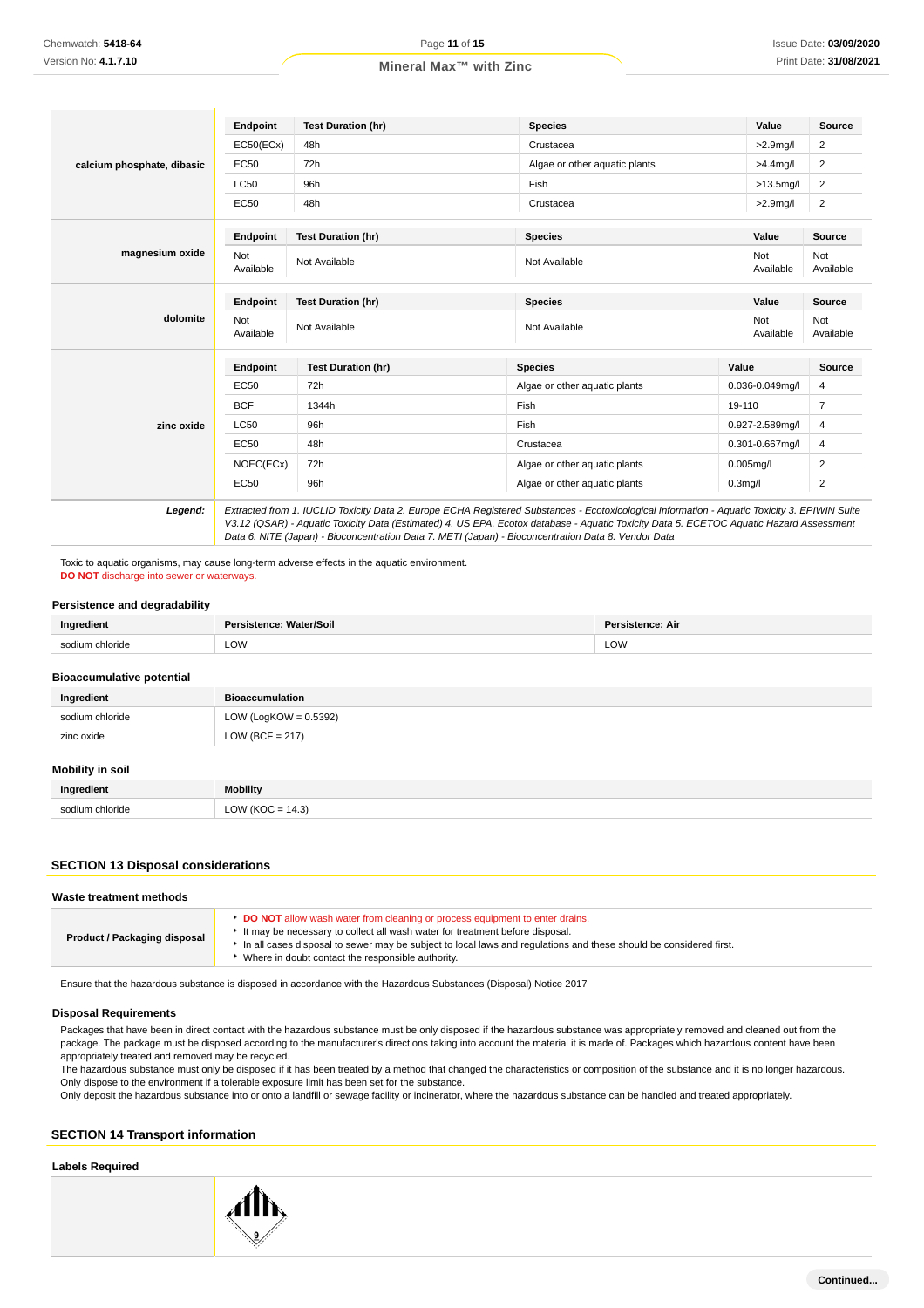# Page **12** of **15**

**Marine Pollutant**

**HAZCHEM** 2Z

# **Land transport (UN)**

| <b>UN number</b>             | 3077                                                                     |  |  |
|------------------------------|--------------------------------------------------------------------------|--|--|
| UN proper shipping name      | ENVIRONMENTALLY HAZARDOUS SUBSTANCE, SOLID, N.O.S. (contains zinc oxide) |  |  |
| Transport hazard class(es)   | Class<br>9<br>Subrisk<br>Not Applicable                                  |  |  |
| Packing group                | Ш                                                                        |  |  |
| <b>Environmental hazard</b>  | Environmentally hazardous                                                |  |  |
| Special precautions for user | Special provisions<br>274; 331; 335; 375<br>5 kg<br>Limited quantity     |  |  |

# **Air transport (ICAO-IATA / DGR)**

| UN number                    | 3077                                                             |                                                                            |                         |  |
|------------------------------|------------------------------------------------------------------|----------------------------------------------------------------------------|-------------------------|--|
| UN proper shipping name      |                                                                  | Environmentally hazardous substance, solid, n.o.s. * (contains zinc oxide) |                         |  |
| Transport hazard class(es)   | <b>ICAO/IATA Class</b><br>ICAO / IATA Subrisk<br><b>ERG Code</b> | 9<br>Not Applicable<br>9L                                                  |                         |  |
| Packing group                | Ш                                                                |                                                                            |                         |  |
| <b>Environmental hazard</b>  | Environmentally hazardous                                        |                                                                            |                         |  |
|                              | Special provisions                                               |                                                                            | A97 A158 A179 A197 A215 |  |
|                              | Cargo Only Packing Instructions                                  |                                                                            | 956                     |  |
|                              | Cargo Only Maximum Qty / Pack                                    |                                                                            | 400 kg                  |  |
| Special precautions for user | Passenger and Cargo Packing Instructions                         |                                                                            | 956                     |  |
|                              | Passenger and Cargo Maximum Qty / Pack                           |                                                                            | 400 kg                  |  |
|                              |                                                                  | Passenger and Cargo Limited Quantity Packing Instructions                  | Y956                    |  |
|                              | Passenger and Cargo Limited Maximum Qty / Pack                   |                                                                            | 30 kg G                 |  |

# **Sea transport (IMDG-Code / GGVSee)**

| UN number                    | 3077                                                                     |                                            |  |
|------------------------------|--------------------------------------------------------------------------|--------------------------------------------|--|
| UN proper shipping name      | ENVIRONMENTALLY HAZARDOUS SUBSTANCE, SOLID, N.O.S. (contains zinc oxide) |                                            |  |
| Transport hazard class(es)   | <b>IMDG Class</b><br>9<br><b>IMDG Subrisk</b><br>Not Applicable          |                                            |  |
| Packing group                | Ш                                                                        |                                            |  |
| <b>Environmental hazard</b>  | <b>Marine Pollutant</b>                                                  |                                            |  |
| Special precautions for user | <b>EMS Number</b><br>Special provisions<br><b>Limited Quantities</b>     | $F-A$ , S-F<br>274 335 966 967 969<br>5 kg |  |

**Transport in bulk according to Annex II of MARPOL and the IBC code**

Not Applicable

# **Transport in bulk in accordance with MARPOL Annex V and the IMSBC Code**

| <b>Product name</b>        | Group         |
|----------------------------|---------------|
| calcium carbonate          | Not Available |
| sodium chloride            | Not Available |
| calcium phosphate, dibasic | Not Available |
| magnesium oxide            | Not Available |
| dolomite                   | Not Available |
| zinc oxide                 | Not Available |

# **Transport in bulk in accordance with the ICG Code**

| <b>Product name</b> |
|---------------------|
|---------------------|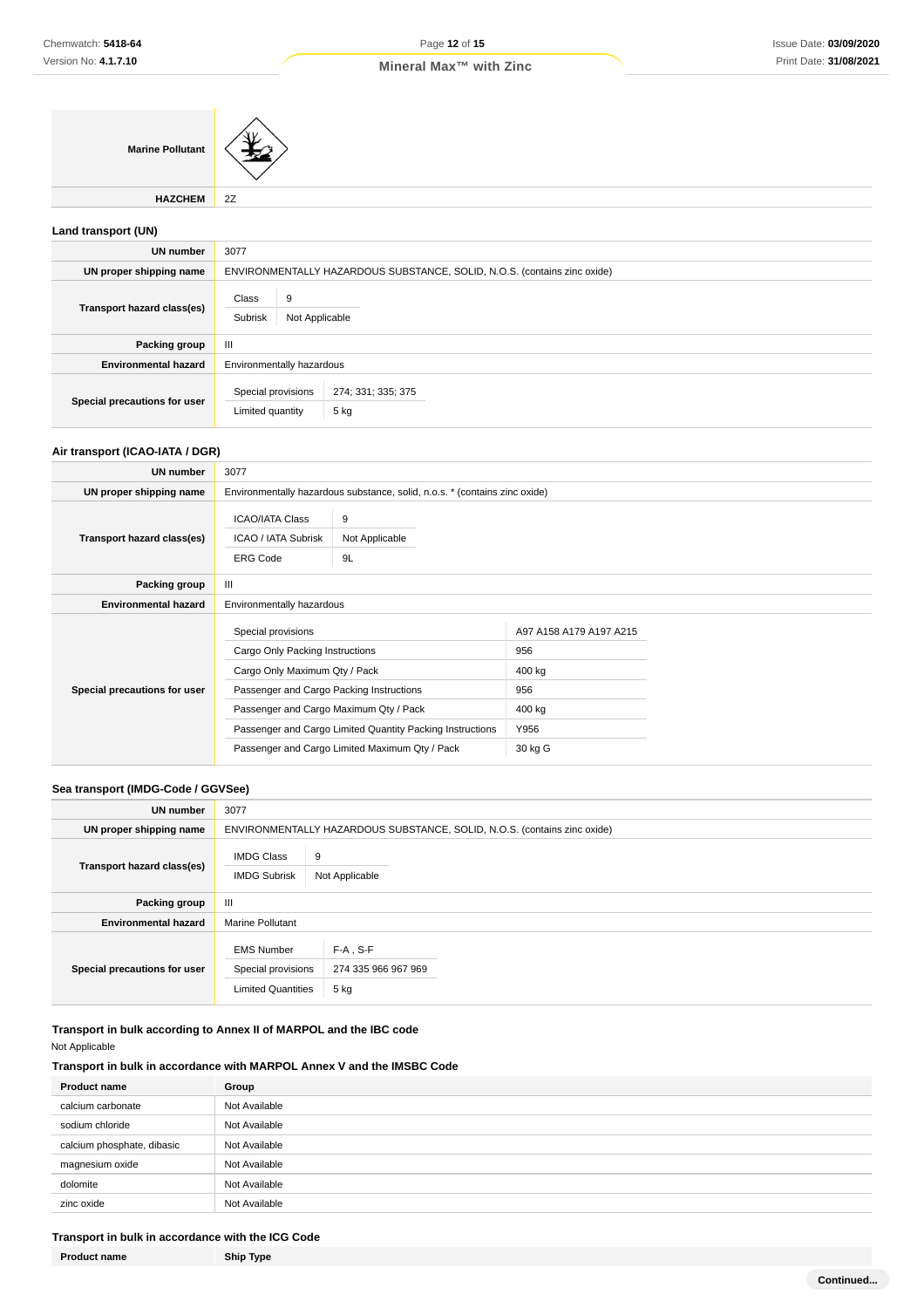| <b>Product name</b>        | <b>Ship Type</b> |
|----------------------------|------------------|
| calcium carbonate          | Not Available    |
| sodium chloride            | Not Available    |
| calcium phosphate, dibasic | Not Available    |
| magnesium oxide            | Not Available    |
| dolomite                   | Not Available    |
| zinc oxide                 | Not Available    |
|                            |                  |

# **SECTION 15 Regulatory information**

## **Safety, health and environmental regulations / legislation specific for the substance or mixture**

This substance is to be managed using the conditions specified in an applicable Group Standard

| <b>HSR Number</b>                                                                                                                         | <b>Group Standard</b>                                                          |                                                                                                                      |  |  |  |
|-------------------------------------------------------------------------------------------------------------------------------------------|--------------------------------------------------------------------------------|----------------------------------------------------------------------------------------------------------------------|--|--|--|
| HSR002521<br>Animal Nutritional and Animal Care Products Group Standard 2020                                                              |                                                                                |                                                                                                                      |  |  |  |
| Please refer to Section 8 of the SDS for any applicable tolerable exposure limit or Section 12 for environmental exposure limit.          |                                                                                |                                                                                                                      |  |  |  |
| calcium carbonate is found on the following regulatory lists                                                                              |                                                                                |                                                                                                                      |  |  |  |
| New Zealand Approved Hazardous Substances with controls                                                                                   |                                                                                | New Zealand Inventory of Chemicals (NZIoC)                                                                           |  |  |  |
| New Zealand Hazardous Substances and New Organisms (HSNO) Act - Classification<br>of Chemicals                                            |                                                                                | New Zealand Workplace Exposure Standards (WES)                                                                       |  |  |  |
| New Zealand Hazardous Substances and New Organisms (HSNO) Act - Classification<br>of Chemicals - Classification Data                      |                                                                                |                                                                                                                      |  |  |  |
| sodium chloride is found on the following regulatory lists                                                                                |                                                                                |                                                                                                                      |  |  |  |
| New Zealand Approved Hazardous Substances with controls<br>New Zealand Hazardous Substances and New Organisms (HSNO) Act - Classification |                                                                                | New Zealand Hazardous Substances and New Organisms (HSNO) Act - Classification<br>of Chemicals - Classification Data |  |  |  |
| of Chemicals                                                                                                                              |                                                                                | New Zealand Inventory of Chemicals (NZIoC)                                                                           |  |  |  |
|                                                                                                                                           | calcium phosphate, dibasic is found on the following regulatory lists          |                                                                                                                      |  |  |  |
| New Zealand Approved Hazardous Substances with controls                                                                                   |                                                                                | New Zealand Hazardous Substances and New Organisms (HSNO) Act - Classification                                       |  |  |  |
|                                                                                                                                           | New Zealand Hazardous Substances and New Organisms (HSNO) Act - Classification | of Chemicals - Classification Data                                                                                   |  |  |  |
| of Chemicals                                                                                                                              |                                                                                | New Zealand Inventory of Chemicals (NZIoC)                                                                           |  |  |  |
| magnesium oxide is found on the following regulatory lists                                                                                |                                                                                |                                                                                                                      |  |  |  |
| New Zealand Approved Hazardous Substances with controls                                                                                   |                                                                                | New Zealand Inventory of Chemicals (NZIoC)                                                                           |  |  |  |
| New Zealand Hazardous Substances and New Organisms (HSNO) Act - Classification<br>of Chemicals                                            |                                                                                | New Zealand Workplace Exposure Standards (WES)                                                                       |  |  |  |
| of Chemicals - Classification Data                                                                                                        | New Zealand Hazardous Substances and New Organisms (HSNO) Act - Classification |                                                                                                                      |  |  |  |
| dolomite is found on the following regulatory lists                                                                                       |                                                                                |                                                                                                                      |  |  |  |
| New Zealand Inventory of Chemicals (NZIoC)                                                                                                |                                                                                |                                                                                                                      |  |  |  |
| zinc oxide is found on the following regulatory lists                                                                                     |                                                                                |                                                                                                                      |  |  |  |
| New Zealand Approved Hazardous Substances with controls                                                                                   |                                                                                | New Zealand Inventory of Chemicals (NZIoC)                                                                           |  |  |  |
| New Zealand Hazardous Substances and New Organisms (HSNO) Act - Classification<br>of Chemicals                                            |                                                                                | New Zealand Workplace Exposure Standards (WES)                                                                       |  |  |  |
| of Chemicals - Classification Data                                                                                                        | New Zealand Hazardous Substances and New Organisms (HSNO) Act - Classification |                                                                                                                      |  |  |  |

### **Hazardous Substance Location**

Subject to the Health and Safety at Work (Hazardous Substances) Regulations 2017.

| <b>Hazard Class</b> | Quantities     |
|---------------------|----------------|
| Not Applicable      | Not Applicable |

#### **Certified Handler**

Subject to Part 4 of the Health and Safety at Work (Hazardous Substances) Regulations 2017.

| Close          | ıantities                       |
|----------------|---------------------------------|
| Not Applicable | t Annlicable<br>N <sub>nt</sub> |

Refer Group Standards for further information

### **Maximum quantities of certain hazardous substances permitted on passenger service vehicles**

Subject to Regulation 13.14 of the Health and Safety at Work (Hazardous Substances) Regulations 2017.

| <b>Hazard Class</b> | Gas (aggregate water capacity in mL) | Liquid (L) | Solid (kg) | Maximum quantity per package for each classification |
|---------------------|--------------------------------------|------------|------------|------------------------------------------------------|
| 6.5A or 6.5B        | 120                                  |            |            |                                                      |

### **Tracking Requirements**

Not Applicable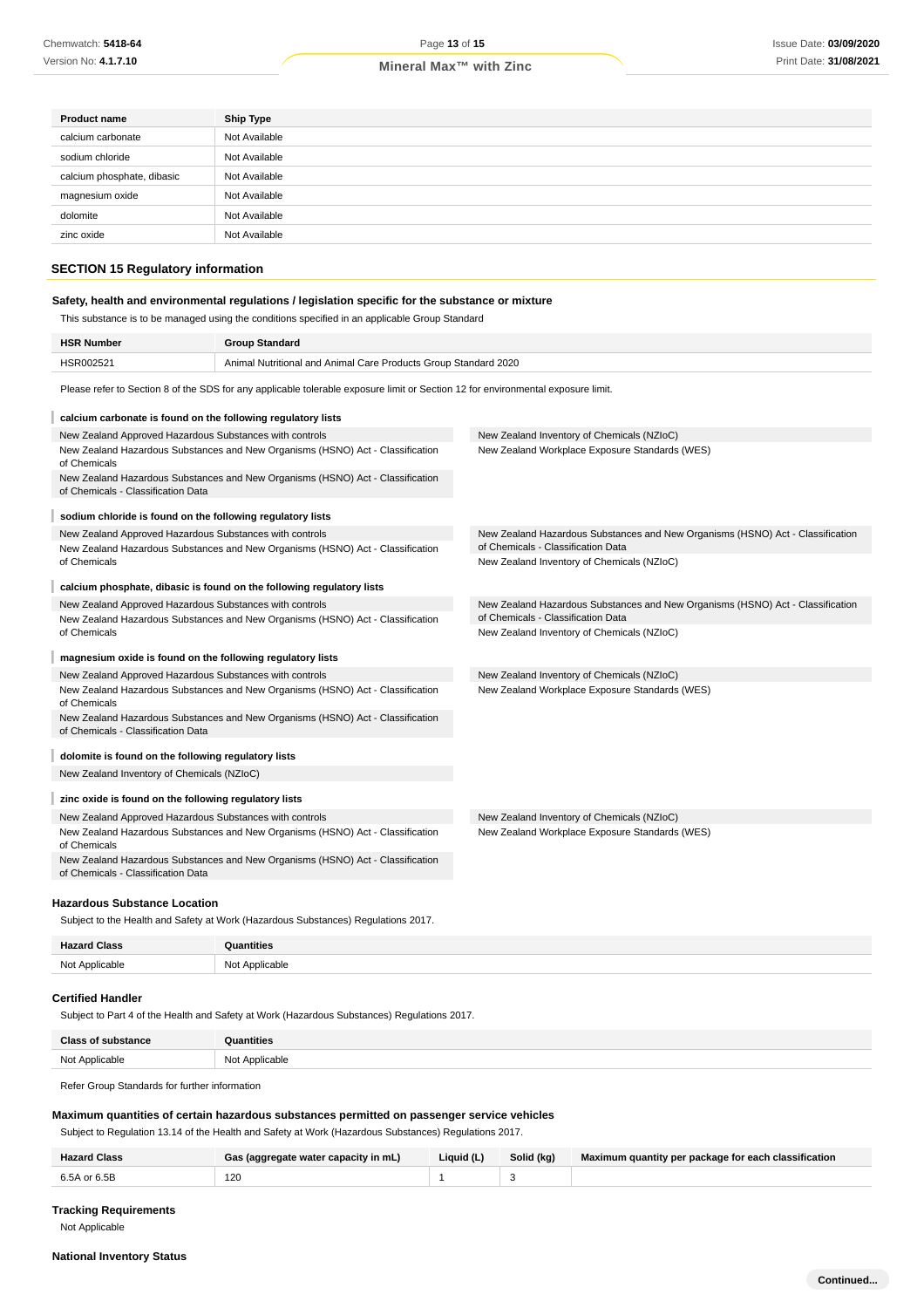| <b>National Inventory</b>                          | <b>Status</b>                                                                                                                                                                                     |
|----------------------------------------------------|---------------------------------------------------------------------------------------------------------------------------------------------------------------------------------------------------|
| Australia - AIIC / Australia<br>Non-Industrial Use | Yes                                                                                                                                                                                               |
| Canada - DSL                                       | Yes                                                                                                                                                                                               |
| Canada - NDSL                                      | No (sodium chloride; calcium phosphate, dibasic; magnesium oxide)                                                                                                                                 |
| China - IECSC                                      | Yes                                                                                                                                                                                               |
| Europe - EINEC / ELINCS / NLP                      | Yes                                                                                                                                                                                               |
| Japan - ENCS                                       | No (dolomite)                                                                                                                                                                                     |
| Korea - KECI                                       | Yes                                                                                                                                                                                               |
| New Zealand - NZIoC                                | Yes                                                                                                                                                                                               |
| Philippines - PICCS                                | Yes                                                                                                                                                                                               |
| USA - TSCA                                         | Yes                                                                                                                                                                                               |
| Taiwan - TCSI                                      | Yes                                                                                                                                                                                               |
| Mexico - INSQ                                      | Yes                                                                                                                                                                                               |
| Vietnam - NCI                                      | Yes                                                                                                                                                                                               |
| Russia - FBEPH                                     | Yes                                                                                                                                                                                               |
| Legend:                                            | Yes = All CAS declared ingredients are on the inventory<br>No = One or more of the CAS listed ingredients are not on the inventory. These ingredients may be exempt or will require registration. |

### **SECTION 16 Other information**

| в.<br><b>Date</b>    | 03/0<br>, ה ה<br>72020<br>. |
|----------------------|-----------------------------|
| ---<br>Initi<br>Date | וכחי<br>าร/กล<br>-<br>.     |

### **SDS Version Summary**

| Version  | Date of Update | <b>Sections Updated</b>                                               |
|----------|----------------|-----------------------------------------------------------------------|
| 3.1.1.1  | 13/08/2020     | Classification, Name                                                  |
| 4.1.1.1  | 03/09/2020     | Classification change due to full database hazard calculation/update. |
| 4.1.2.1  | 29/04/2021     | <b>Regulation Change</b>                                              |
| 4.1.2.2  | 30/05/2021     | Template Change                                                       |
| 4.1.2.3  | 04/06/2021     | Template Change                                                       |
| 4.1.2.4  | 05/06/2021     | Template Change                                                       |
| 4.1.2.5  | 09/06/2021     | Template Change                                                       |
| 4.1.2.6  | 11/06/2021     | Template Change                                                       |
| 4.1.3.6  | 14/06/2021     | <b>Regulation Change</b>                                              |
| 4.1.3.7  | 15/06/2021     | Template Change                                                       |
| 4.1.3.8  | 05/07/2021     | Template Change                                                       |
| 4.1.4.8  | 14/07/2021     | <b>Regulation Change</b>                                              |
| 4.1.4.9  | 01/08/2021     | Template Change                                                       |
| 4.1.5.9  | 02/08/2021     | <b>Regulation Change</b>                                              |
| 4.1.6.9  | 05/08/2021     | <b>Regulation Change</b>                                              |
| 4.1.7.9  | 09/08/2021     | <b>Regulation Change</b>                                              |
| 4.1.7.10 | 29/08/2021     | Template Change                                                       |

#### **Other information**

Classification of the preparation and its individual components has drawn on official and authoritative sources as well as independent review by the Chemwatch Classification committee using available literature references.

The SDS is a Hazard Communication tool and should be used to assist in the Risk Assessment. Many factors determine whether the reported Hazards are Risks in the workplace or other settings. Risks may be determined by reference to Exposures Scenarios. Scale of use, frequency of use and current or available engineering controls must be considered.

### **Definitions and abbreviations**

- PC-TWA: Permissible Concentration-Time Weighted Average PC-STEL: Permissible Concentration-Short Term Exposure Limit IARC: International Agency for Research on Cancer ACGIH: American Conference of Governmental Industrial Hygienists STEL: Short Term Exposure Limit TEEL: Temporary Emergency Exposure Limit。 IDLH: Immediately Dangerous to Life or Health Concentrations ES: Exposure Standard OSF: Odour Safety Factor NOAEL :No Observed Adverse Effect Level LOAEL: Lowest Observed Adverse Effect Level TLV: Threshold Limit Value LOD: Limit Of Detection OTV: Odour Threshold Value BCF: BioConcentration Factors
- BEI: Biological Exposure Index